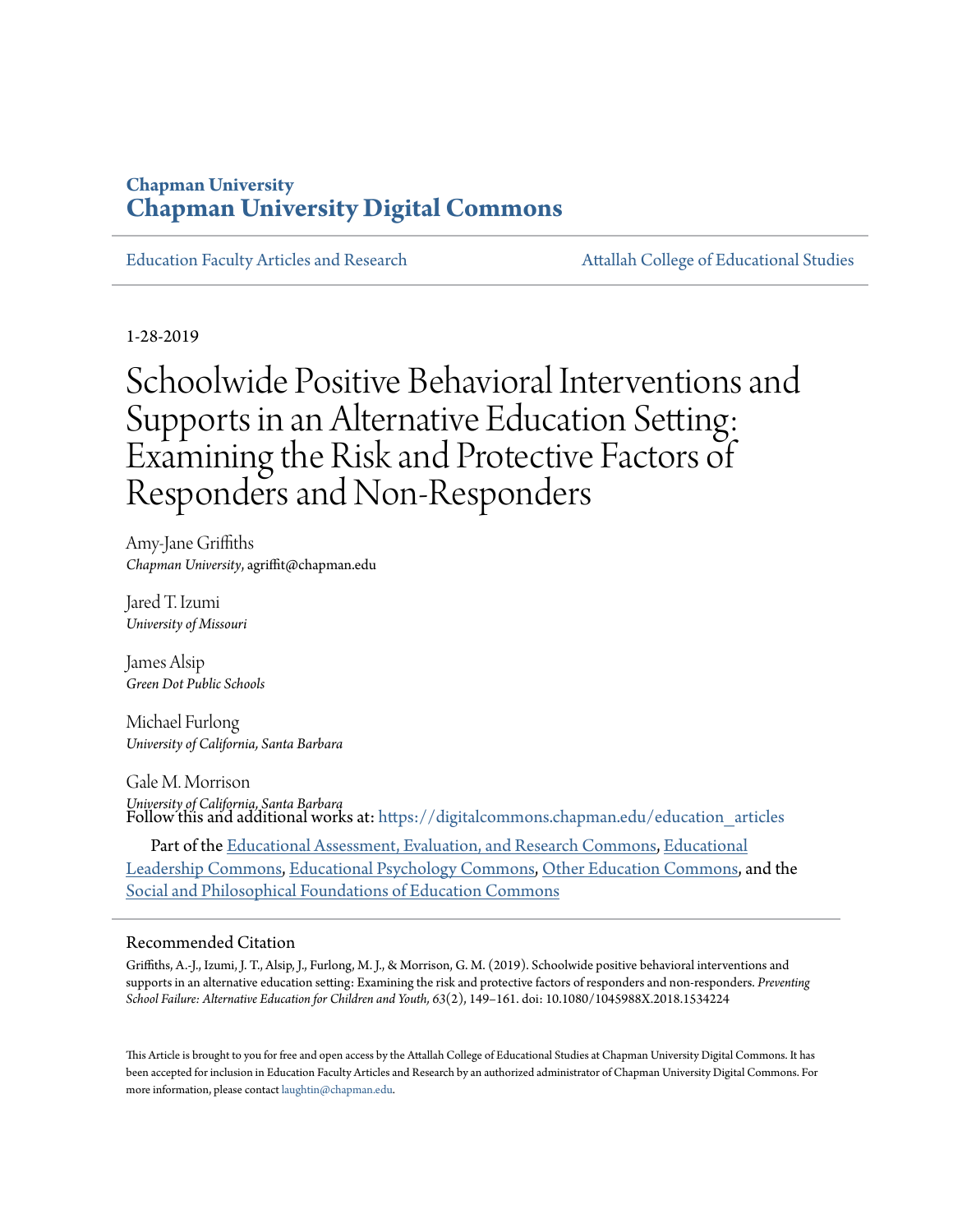# Schoolwide Positive Behavioral Interventions and Supports in an Alternative Education Setting: Examining the Risk and Protective Factors of Responders and Non-Responders

#### **Comments**

This is an Accepted Manuscript of an article published in *Preventing School Failure: Alternative Education for Children and Youth*, volume 63, issue 2, in 2019, available online at [DOI: 10.1080/1045988X.2018.1534224](https://doi.org/10.1080/1045988X.2018.1534224). It may differ slightly from the final version of record.

# **Copyright**

Taylor & Francis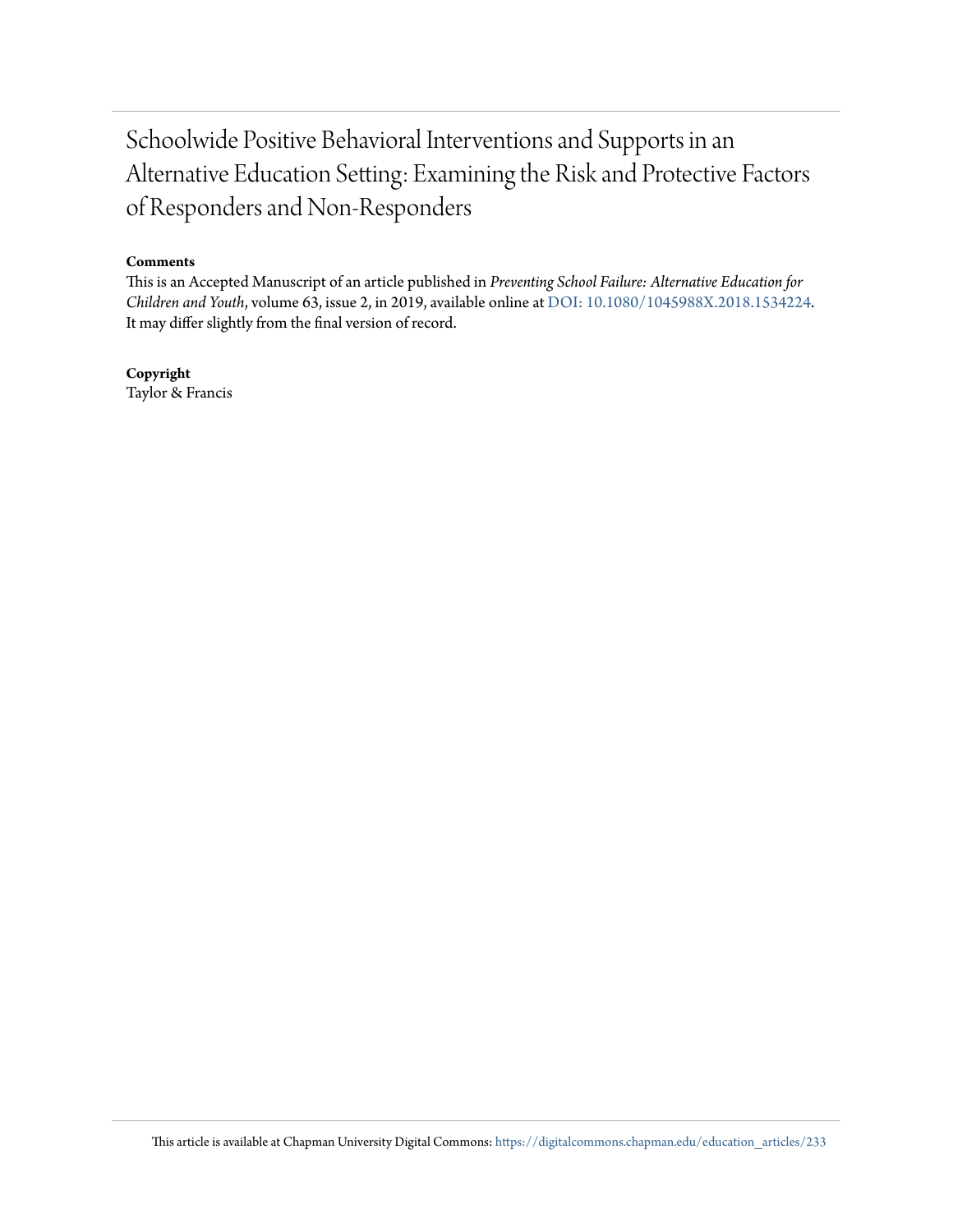School-Wide Positive Behavioral Interventions and Supports in the Alternative Education Setting: Examining the Risk and Protective Factors of Responders and Non-Responders

Amy-Jane Griffiths

*Address correspondence to Amy-Jane Griffiths, College of Educational Studies, Chapman University, One University Drive, Orange, CA 92866; agriffit@chapman.edu (email)*

Jared T. Izumi

*Address correspondence to Jared T. Izumi, Department of Educational, School, and Counseling Psychology, University of Missouri, 16 Hill Hall, Columbia, MO 65211;* 

*jaredizumi@mail.missouri.edu (email)*

James Alsip

*Address correspondence to James Alsip, Green Dot Public Schools, 1149 S Hill St, Los Angeles,* 

*CA 90015; james.alsip@greendot.org (email)*

Michael Furlong

*Address correspondence to Michael Furlong, Michael Furlong, University of California Santa Barbara, International Center for School Based Youth Development, Santa Barbara, California,* 

*93106, USA; mfurlong@ucsb.edu (e-mail).*

Gale M. Morrison

*Address correspondence to senior author, Dr. Amy Jane Griffiths.*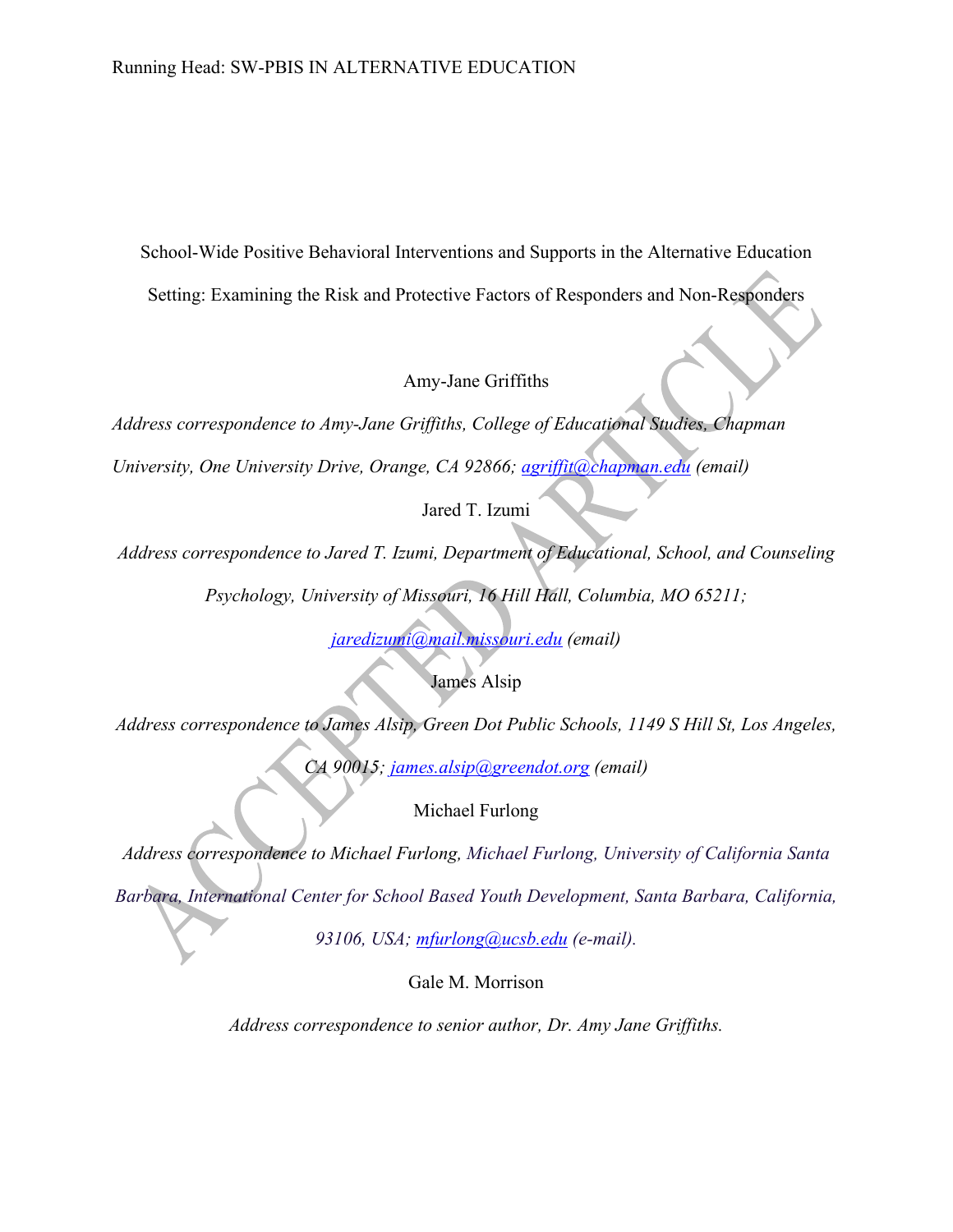#### **Abstract**

This research examined the risk and protective factors of responders and non-responders to a school-wide implementation of positive behavioral interventions and supports (SW-PBIS) within an alternative school. Students completed self-perception measures of individual, school, community, and home systems. Multivariate analysis of variance indicated a statistically significant difference between responders and non-responders on the individual and school systems models. Direct logistic regression indicated that within these models, hostility, destructive expression of anger, depression, academic self-concept, attitude to teachers, and attitude to school each made a significant contribution in identifying responders and nonresponders. Findings suggest that factors at the individual and school levels may be crucial in identifying individuals who respond to SW-PBIS. Interventions that target specific risk factors may improve responsiveness to SW-PBIS in alternative schools.

*Keywords:* alternative schools; at-risk youth; juvenile delinquents; protective factors; risk factors; school-wide positive behavior support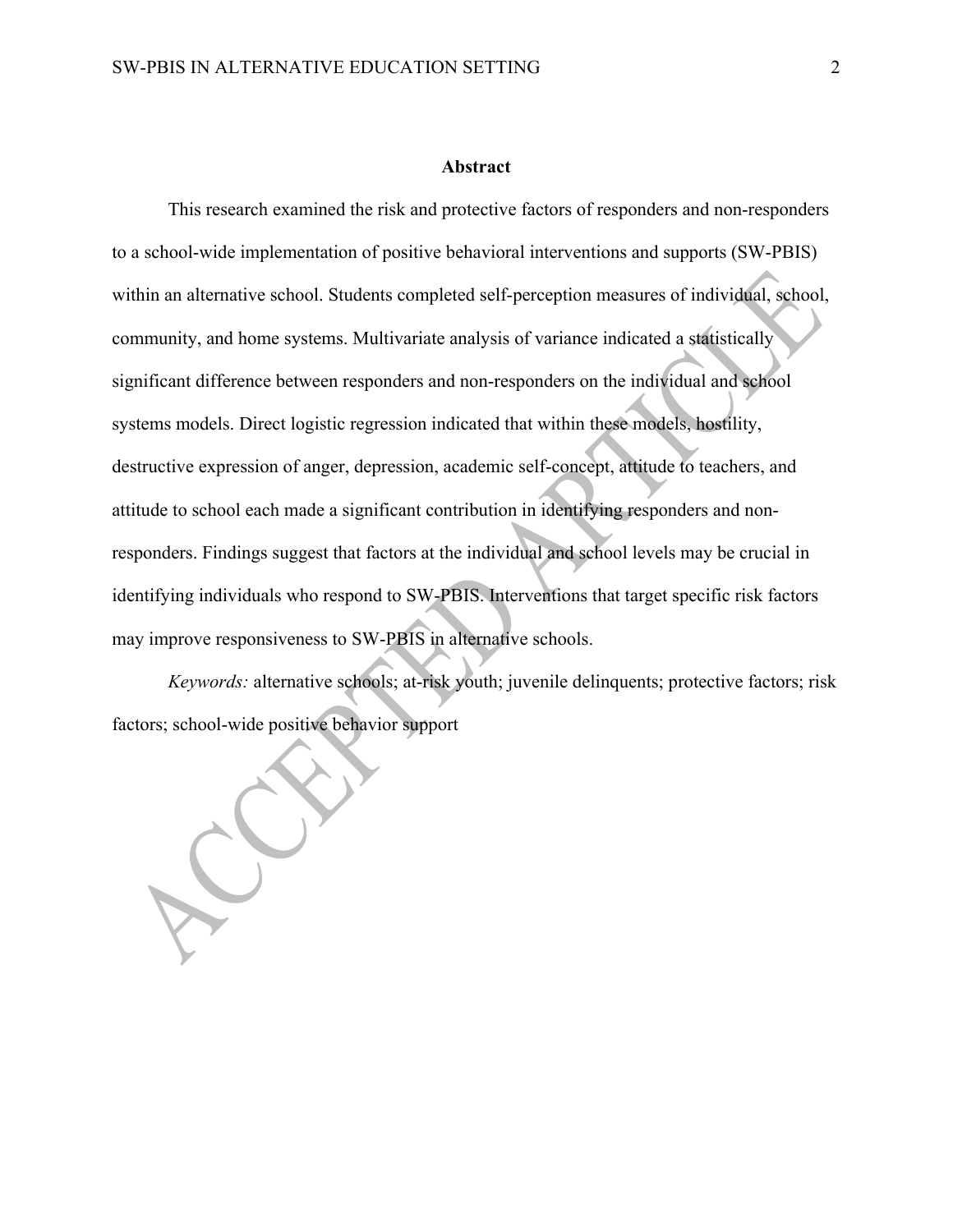Student misbehavior is one of the most frequently cited problems occurring in today's public schools. According to the results of the 48th Annual Phi Delta Kappa Poll of the Public's Attitudes Toward the Schools, "a lack of discipline" is the second largest problem in public schools today (Rose & Gallup, 2016). Despite increased pressure on teachers to ensure academic success through high-quality instruction, many do not receive appropriate training in behavior management and, thus, encounter three times as many behavioral disruptions in their classroom as teachers with effective behavior management strategies (Freeman, Simonsen, Briere, & MacSuga-Gage, 2013; Stronge, Ward, & Grant, 2011). Child misbehavior and resulting discipline problems are likely one of the key contributors to nearly 50% of beginning public school teachers leaving the field within their first five years (DeAngelis & Presley, 2011) and an increasing number of students being placed in alternative school settings (Snyder, de Brey, & Dillow, 2016).

Research indicates that, largely due to discipline problems, approximately half of all classroom time is taken up with activities other than instruction (Sugai, Sprague, Horner, & Walker, 2000). Student misbehaviors, including high levels of noncompliant behavior and inappropriate peer interaction, are directly linked to low academic performance and higher rates of exclusionary discipline such as suspension and expulsion (Michail, 2011). Because many early-career teachers do not receive adequate training in behavior management, many of these students become excluded through suspension and expulsion practices rather than being kept in the classroom and taught appropriate behaviors in the classroom.

To meet the educational needs of all students, school districts often rely on alternative educational programs as a non-traditional placement for students with disruptive and maladaptive behavioral problems. Alternative programs provide more intensive support for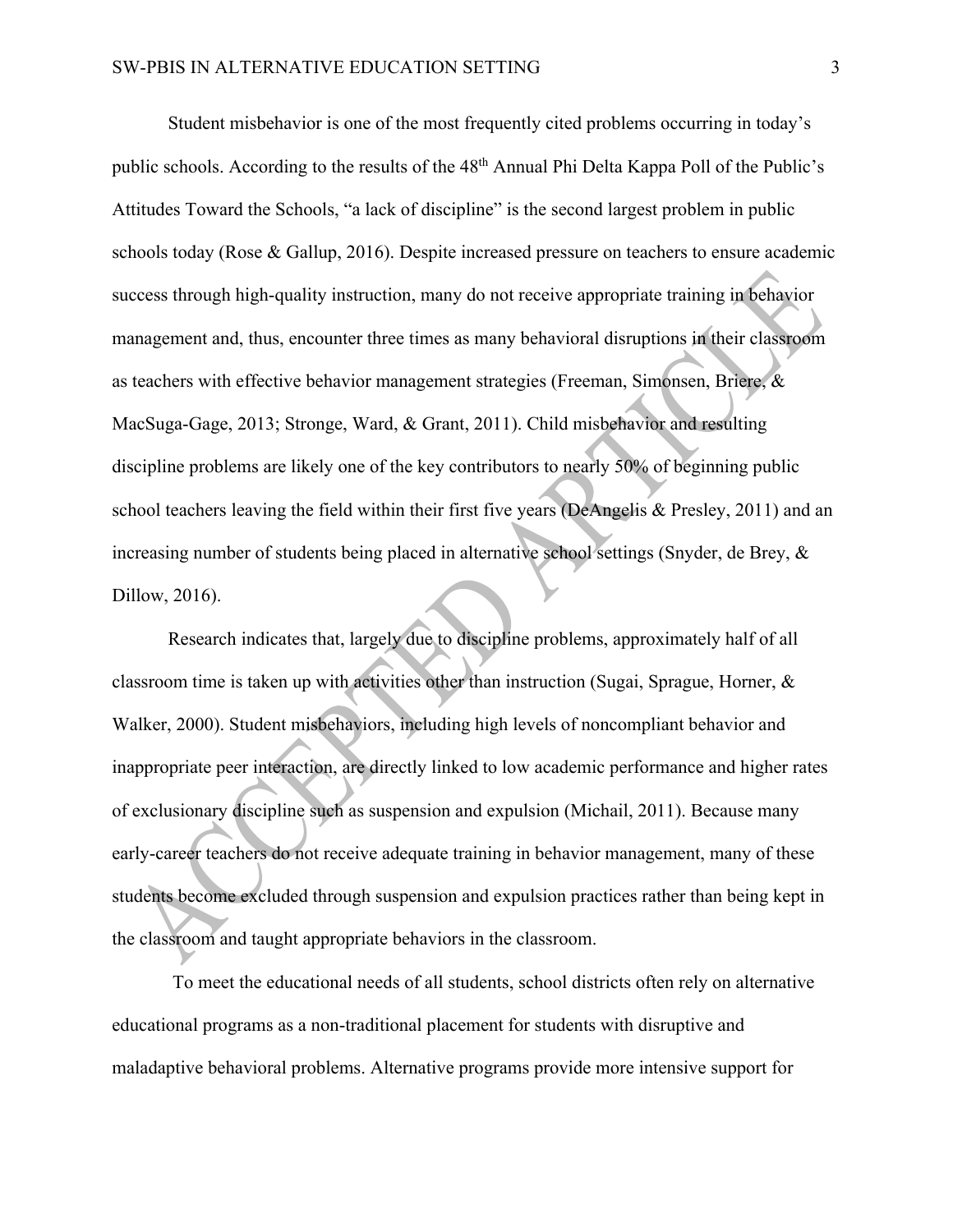students whose behavior results in lower attendance rates and fewer earned credits (Lehr et al., 2009; Wilkerson, Afacan, Perzigian, Justin, & Lequia, 2016).

Since the early 1990s, there has been an increase in the number of alternative education programs, as the number of students in such programs has increased from approximately 130,000 in 1990 to almost 550,000 in 2014 (Snyder et al., 2016). Although it is thought that removing students from the typical school setting and placing them in a more restrictive environment is necessary for their success, a meta-analysis of 57 alternative education program evaluations by Cox, Davidson, and Bynum (1995) found that alternative settings produce limited positive effects. Further, many practices and intervention within the alternative school setting are not considered evidence-based in improving academic skills and behavioral concerns (Schwab, Johnson, Ansley, Houchins, & Varjas, 2016). To support the needs of all students, it is essential that alternative schools implement appropriate, research-based supports to address both academic and behavioral problems.

In the traditional school setting, there has been a shift toward the use of universal interventions that address the needs of all students (Chitiyo, May, & Chitiyo, 2012). One of the most widely used of these interventions is school-wide positive behavior interventions and supports (SW-PBIS; Positive Behavioral Interventions & Supports, n.d.). Adopted by more than 20,000 schools across all 50 states, SW-PBIS is a framework that focuses on replacing problem behaviors with prosocial skills in a safe and supportive environment (Bambara & Kern, 2005). Specifically, SW-PBIS is intended to enhance school climate and decrease challenging, disruptive, and aggressive behaviors while also helping students to reach their full academic and behavioral potential.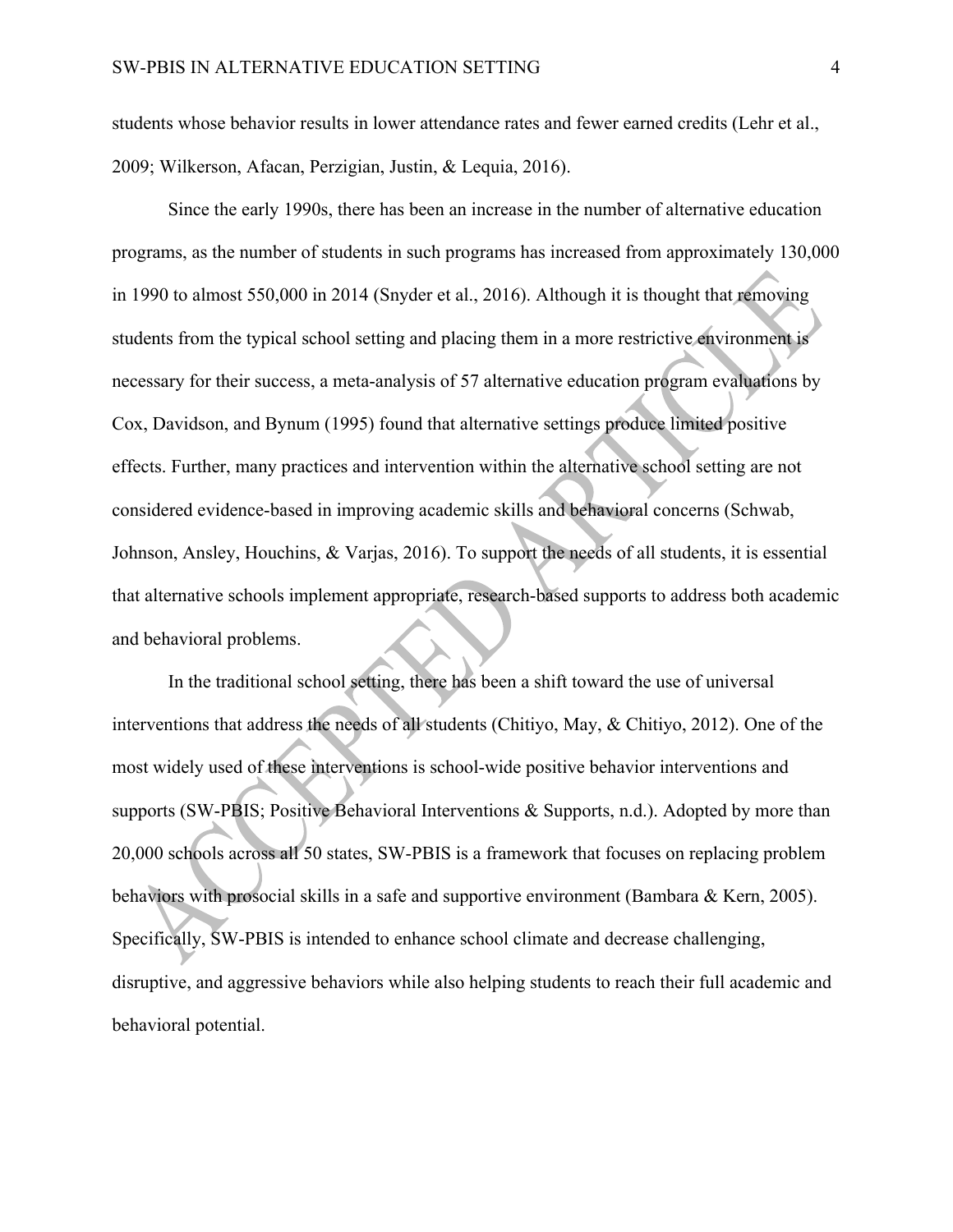With a whole-school approach, the SW-PBIS framework seeks to define student expectations positively (Burke, Davis, Hagan-Burke, Lee, & Fogarty, 2014), teach these identified expectations to all students and staff directly (Sugai, Hagan-Burke, & Lewis-Palmer, 2004), maintain a system that acknowledges and rewards students who meet expectations, and establish a continuum of consequences (Sugai & Horner, 2009). In addition, SW-PBIS implementation requires the use of data to determine the effectiveness of interventions and for decision-making purposes (Kincaid et al., 2016). Implementation of SW-PBIS can help to transform a school environment from a punitive one to a positive and supportive one.

Research across settings indicates that SW-PBIS can be an effective framework for improving school climate (Bosworth & Judkins, 2014), student academic achievement (Freeman et al., 2013), and teacher well-being (Ross, Romer, & Horner, 2012). SW-PBIS can help to reduce both the frequency of disruptive and problematic behaviors, as well as the disciplinary consequences for students who continue to show disruptive behaviors (Childs, Kincaid, George, & Gage, 2016; Horner et al., 2009; Solomon, Klein, Hintze, Cressey, & Peller, 2012). SW-PBIS is used across all levels of education, from elementary to high school, and in diverse settings, including rural and urban schools (Bohanon et al., 2006; Childs et al., 2016). Despite the vast amount of research on SW-PBIS, there continues to be a gap in the research in regard to the application of SW-PBIS in the alternative education setting.

## **SW-PBIS in Alternative Schools**

Although there is limited research on SW-PBIS in the alternative school setting, research conducted in various settings, including urban schools (Childs et al., 2016), juvenile justice programs (Jolivette, Scheuermann, & Parks Ennis, 2015; Sprague et al.,, 2012), and residential treatment facilities (Swoszoski, McDaniel, Jolivette, & Melius, 2013), implies that SW-PBIS can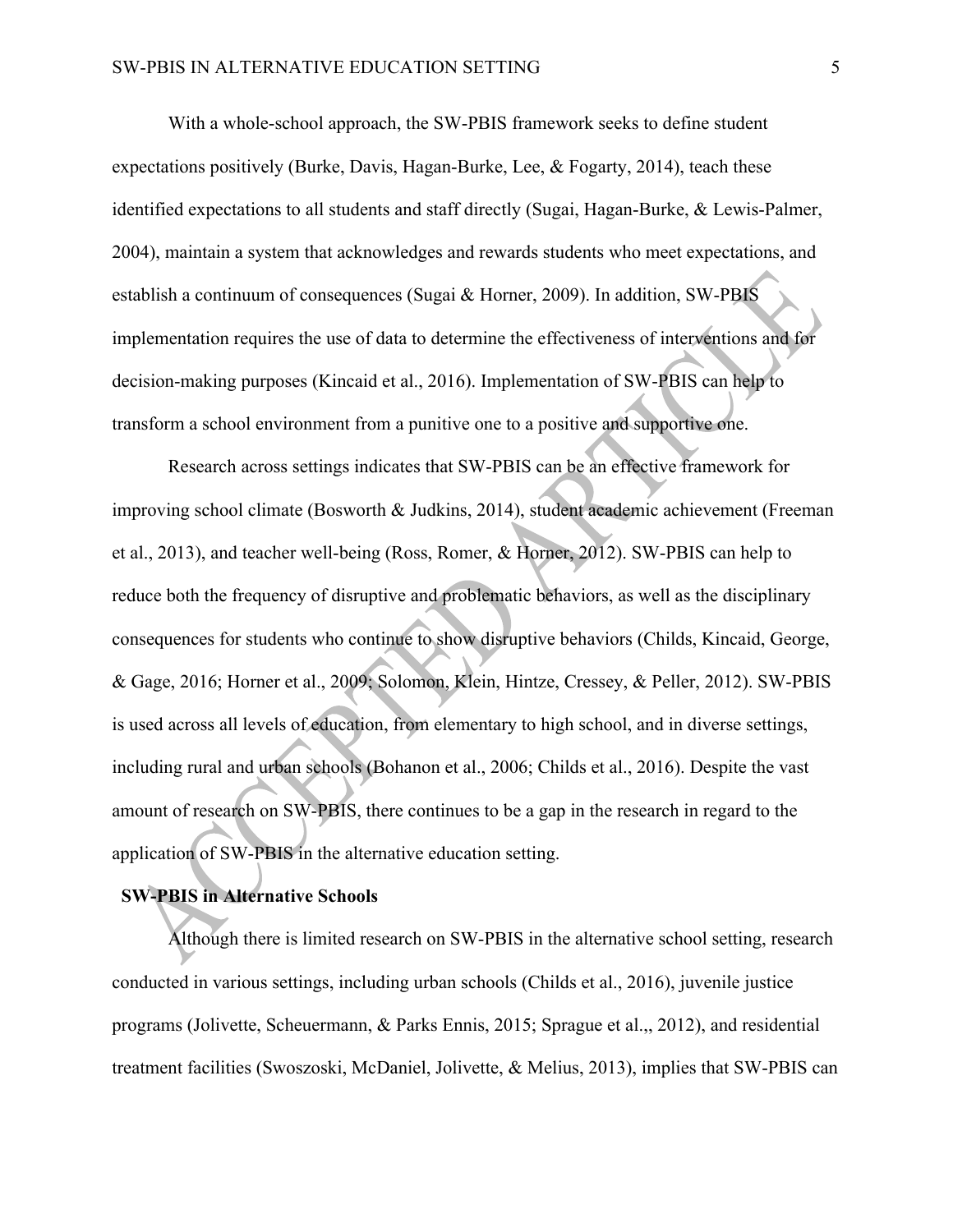be used successfully in the alternative school setting at the Tier 1 level (Simonsen & Sugai, 2013). Under the three-tiered model, or multi-tiered system of supports (MTSS), Tier 1 interventions target the entire school population, whereas Tier 2 and Tier 3 interventions are more targeted and individualized for students who do not respond to Tier 1 interventions alone. Because students in the alternative school setting typically display higher levels of socialemotional and behavioral problems, SW-PBIS can provide the foundation at the Tier 1 level, while more intensive interventions can be used at the Tier 2 and Tier 3 levels (Gagnon, Rockwell, & Scott, 2008). Regardless of setting, the main features of SW-PBIS, such as clearly posted and positively worded expectations, reinforcement for students who meet expectations, and data-based decision making, can be implemented effectively for all students (Jolivette, McDaniels, Sprague, Swain-Bradway, & Ennis, 2012; Simonsen, Jeffrey-Pearsall, Sugai, & McCurdy, 2011).

In a case study of SW-PBIS in the alternative school setting, researchers have found an overall decrease in the frequency of serious incidents that require manual restraint (Simonson, Britton, & Young, 2010). In the final year of the study's implementation, only 17% of students had an incident that involved physical aggression, down from 35% during the previous year. In a similar study that considered SW-PBIS in a K–12 clinical day school, researchers saw a decrease in the number of physical restraints and the use of seclusions (Gelbar, Jaffery, Stein, & Cymbala, 2015). In terms of individual behaviors, researchers found a decrease in both problem behaviors and office discipline referrals (ODRs) and an increase in positive behaviors over the course of SW-PBIS implementation in an alternative setting (Farkas et al.,, 2012). Although limited, preliminary research indicates that the SW-PBIS framework can be used at the universal level in the alternative school setting.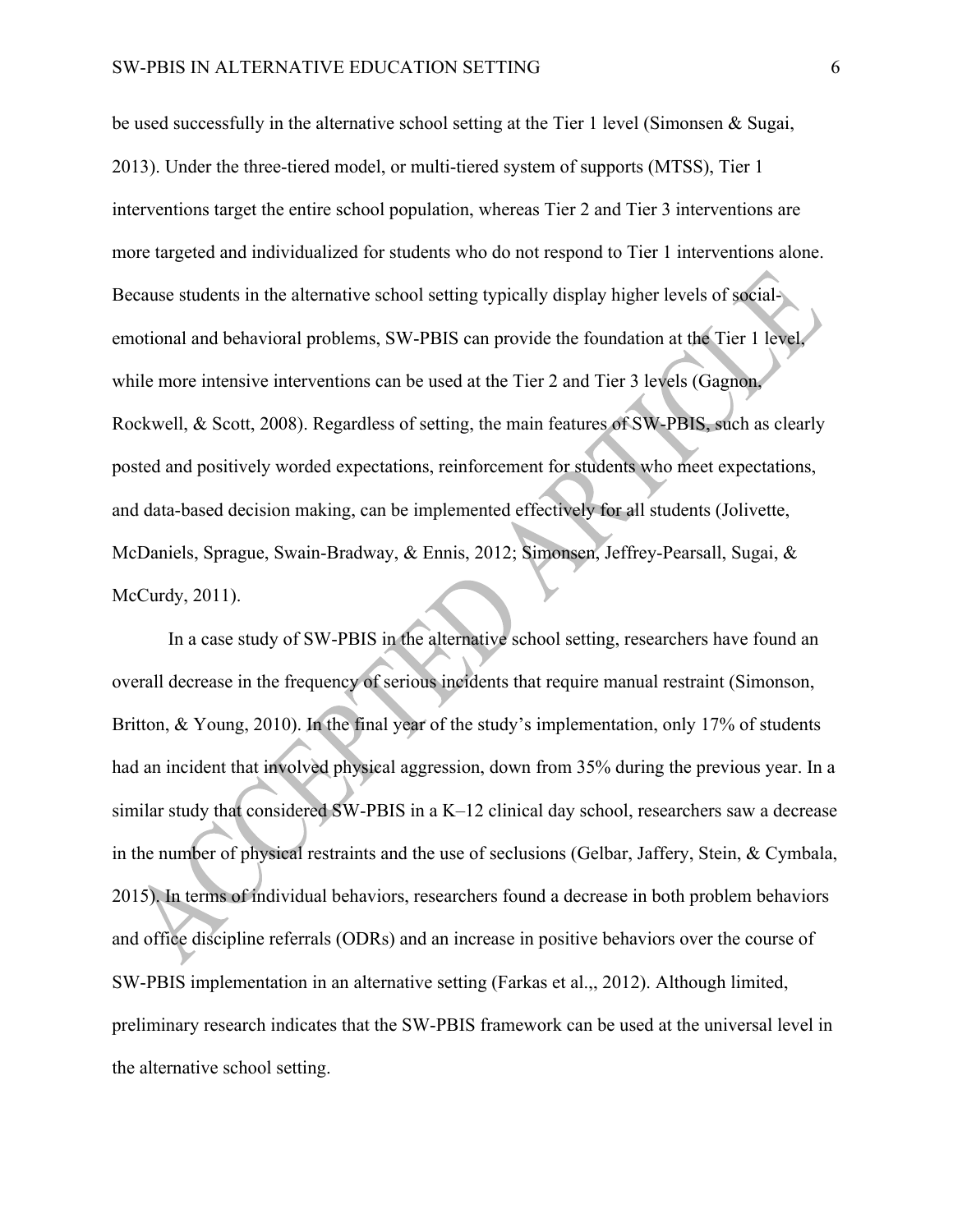# **Responders and Protective Factors**

One important factor when considering the effectiveness of SW-PBIS is that of responders versus non-responders. Responders are those who respond to SW-PBIS interventions, as recorded by the number of rewards earned throughout the process, whereas non-responders do not participate in the intervention and thus do not earn as many rewards throughout the year. In addition, responders experience a decrease in discipline incidents, whereas non-responders have little to no change in the number of discipline logs before and after SW-PBIS implementation.

One theoretical framework that can be used to understand responders and non-responders to SW-PBIS is that of risk and protective factors, which affect the ability of children to adjust well to significantly challenging circumstances (Theron, Liebenberg, & Malindi, 2013). Research indicates that resilience is a transactional process between an individual and his or her environment (Sameroff & Mackenzie, 2003). Therefore, the presence of individual risk and protective factors, in addition to various systems (e.g., families, schools, peers, communities) may be an indicator of responsiveness to SW-PBIS. For those with strong internal protective factors but a poor perception of systems, SW-PBIS may provide the means to increase overall resilience.

#### **Risk and Protective Factors**

Risk factors, including biological, behavioral, environmental, and sociocultural characteristics, are those that increase the probability of negative outcomes, whereas protective factors are those that decrease the probability of negative outcomes (Loeber, Farrington, Stouthamer-Loeber, & White, 2008; Ungar, 2011). Inherent in the notion of risk and protective factors is the interplay between individual characteristics and environmental circumstances (Kassis, Artz, & White, 2017). Outcomes in a child's life are directly related to the interaction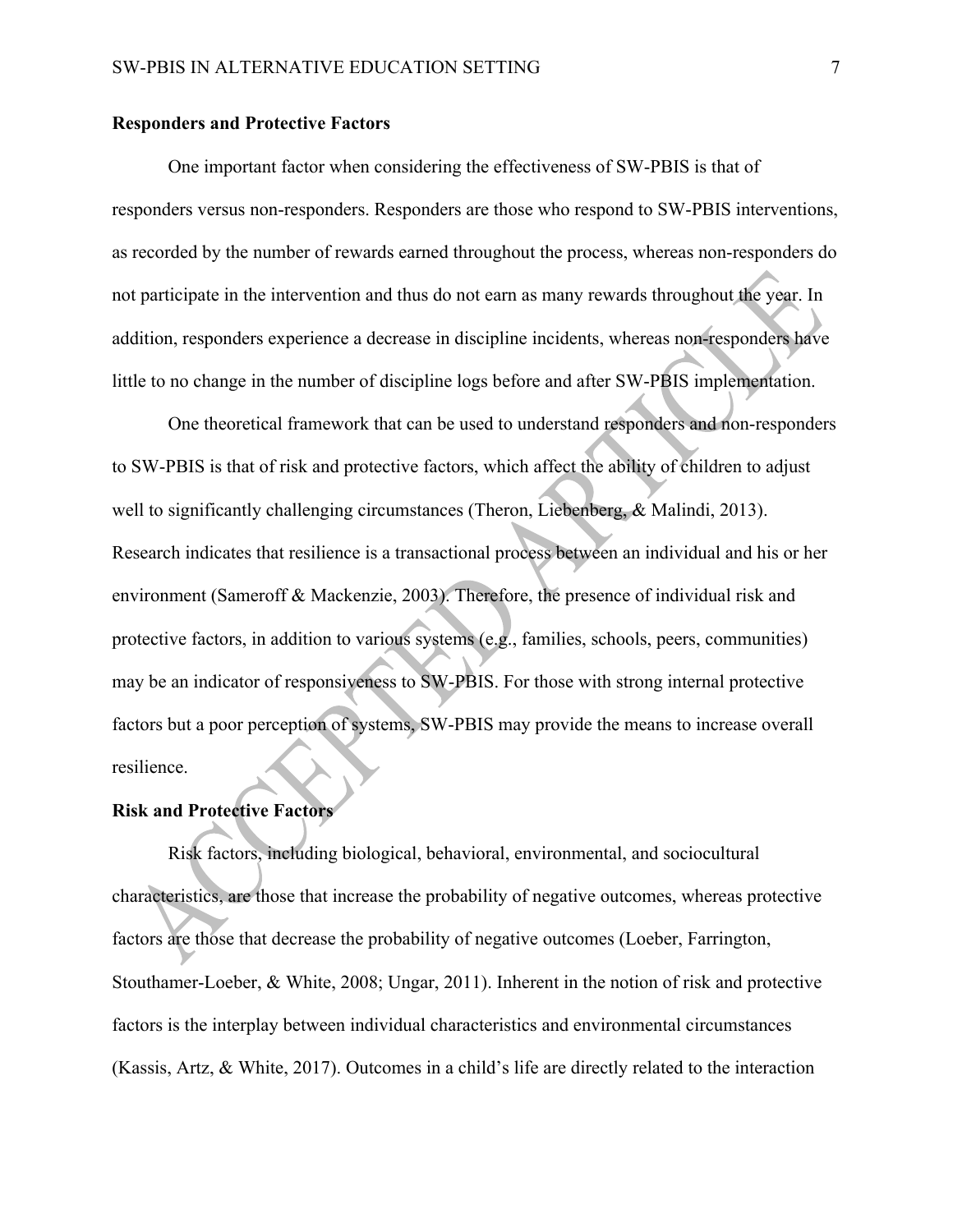between the individual and his or her experiences. To fully understand the risk and protective factors of youth, it is important to consider their experiences in multiple contexts across time.

An individual's traits, experiences, and outcomes may be conceptualized into individual, family, peer, and community systems (Foorman, York, Santi, & Francis, 2008; Loeber et al., 2008). When risk factors within any of these systems remains unaddressed, children may develop negative traits and an increase in negative experiences and outcomes. For many students in the alternative school setting, risk factors may exist across several of these systems. To understand response to SW-PBIS, it is important to acknowledge this interplay between individual, family, peer, and community risk and protective factors.

Various characteristics in the individual system have been associated with student misbehavior, including impulsivity, poor coping, depression, drug use, and grade retention, as well as low academic achievement, future aspirations, and school connectedness (Sander & Sharkey, 2007; Stormshak & Dishion, 2002). Within the individual system, there can also be several protective factors also exist, such as high intelligence; internal locus of control; faith; optimistic sense of future; and high self-esteem, self-concept, and self-efficacy, which can act to decrease the probability of negative outcomes (Donnellan, Trzesniewski, Robins, Moffitt, & Caspi, 2005; Greenwald et al., 2002; Kolaitis et al., 2014).

Risk and protective factors also exist in an individual's environment. Familial (e.g., inconsistent or harsh discipline, family conflict, lack of basic needs), school (e.g., exclusionary discipline, tracking, retention), community (e.g., poverty, discrimination, crime), and peer (e.g., gang membership) factors can all have a negative impact on a child's outcomes and responses to negative events (Sander & Sharkey, 2007; Stormshak & Dishion, 2002). However, protective factors in each ecological context, including family systems (e.g., authoritative parenting with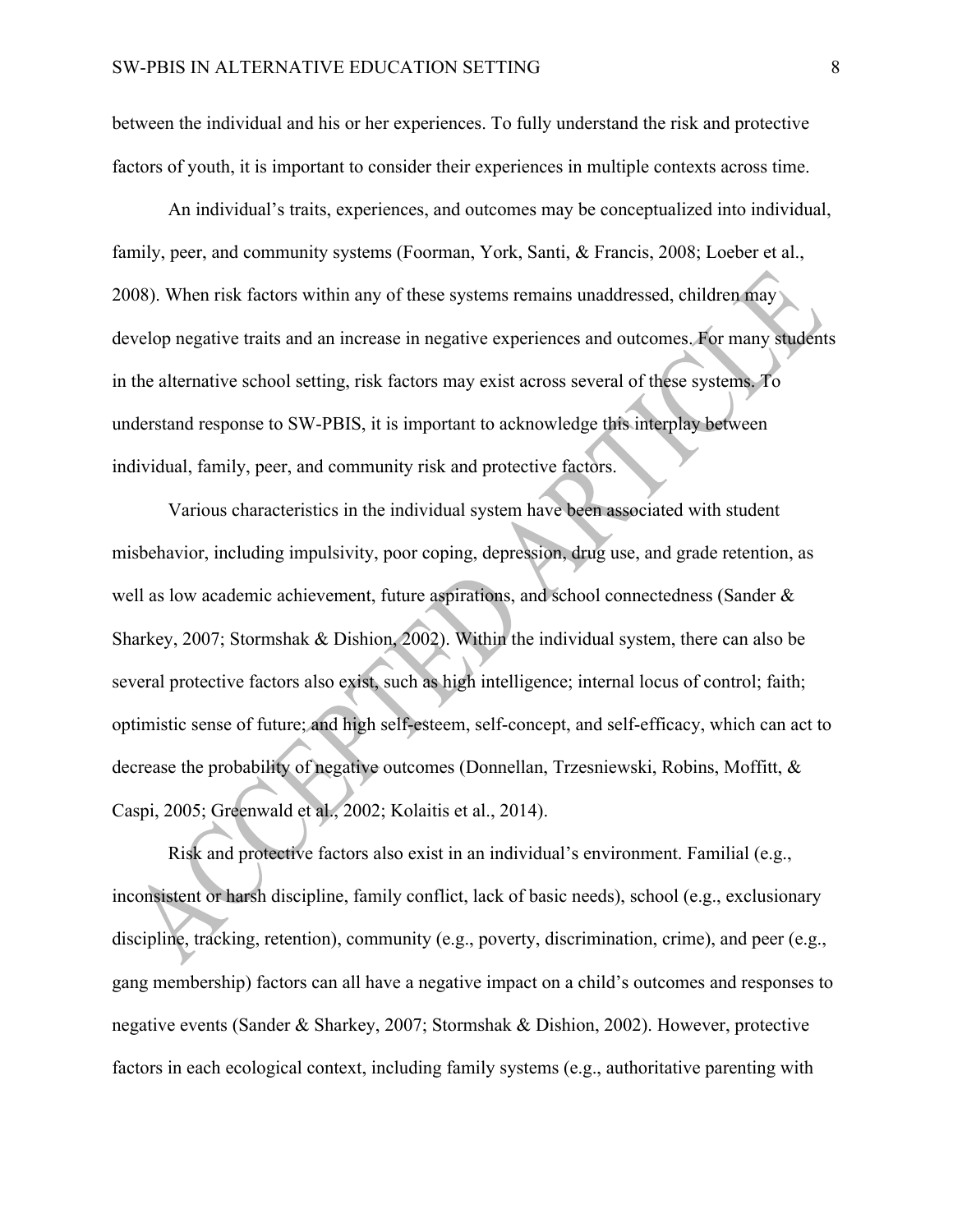high expectations and warmth), school systems (e.g., school bonding and family involvement), community systems (e.g., connectedness to groups and organizations), and peer systems (e.g., quality peer relationships) may serve to counteract various risk factors in an individual's life (Lam & McBride-Chang, 2007; Leadbeater & Way, 2007).

#### **The Current Study**

Although research supports the use of SW-PBIS in traditional schools across all grade levels and settings (e.g., rural, suburban, urban), there is limited research on responders and nonresponders to SW-PBIS in the alternative school setting, particularly in regard to responders and non-responders. In an effort to begin to address this gap in the literature, the present study focused on risk and protective factors of students in alternative education and how these factors, across multiple ecological contexts, relate to student response to SW-PBIS. Given the significant differences between alternative school settings, student population characteristics, services provided, behavior management strategies used, and general environmental factors within the alternative school, understanding the characteristics of responders and non-responders to SW-PBIS is important to identifying specific SW-PBIS implementation strategies. Therefore, the purpose of the current study is to determine which students respond best to SW-PBIS in the alternative school setting.

Within the context of risk and protective factors, it is hypothesized that students who participate in and respond to SW-PBIS interventions are more likely to report higher levels of internal protective factors (hope, life satisfaction, academic self-concept, interpersonal relations, community caring, and relations with parents) and lower levels of risk factors (hostility, destructive expression of anger, depression, sense of inadequacy, family conflict, social stress, norms for aggression, attitude to school and attitude to teachers measures) than the participating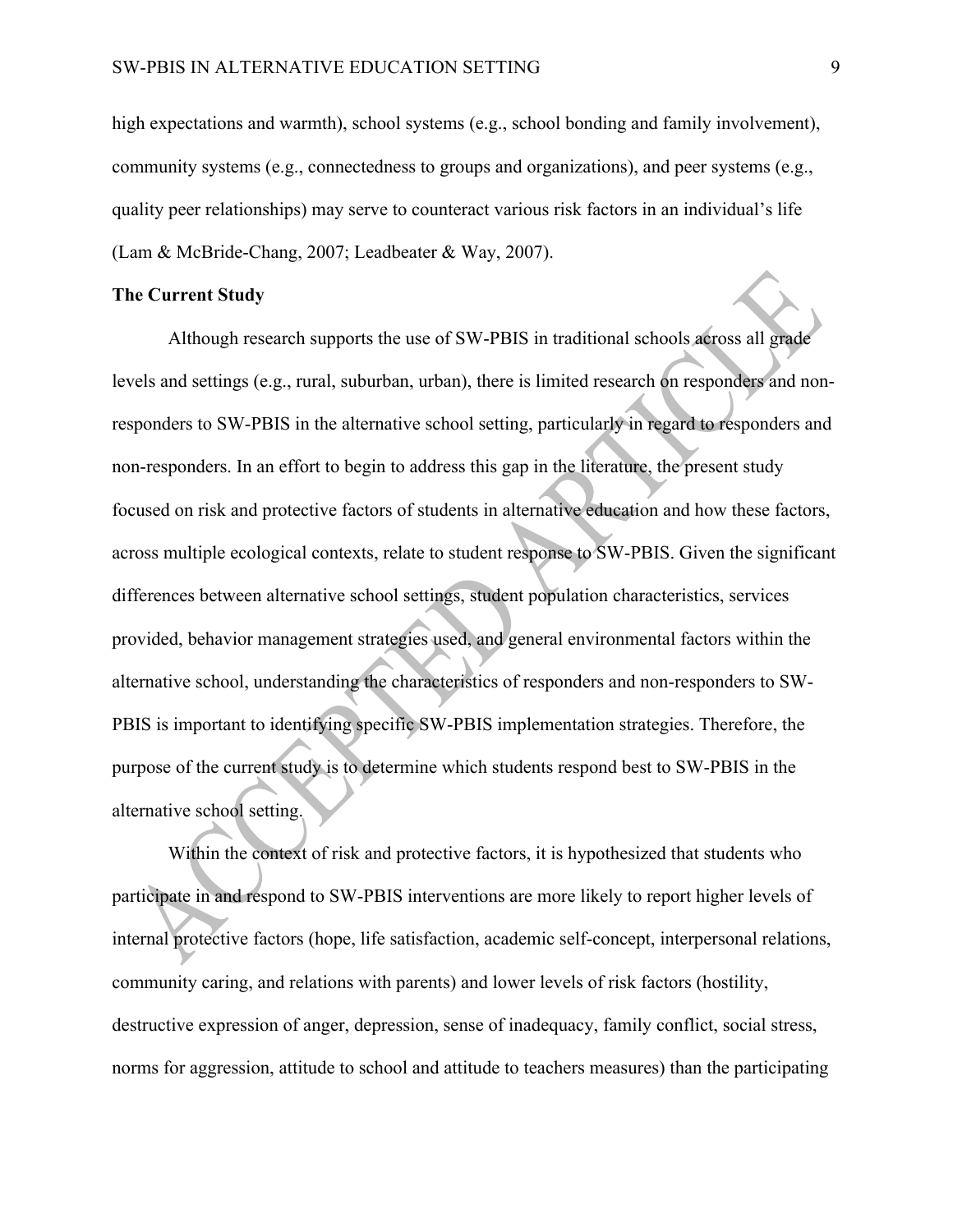but non-responding students. Because each system (individual, school, social/community, and family) includes a combination of risk and protective factors, it is thought that student perceptions of each of system also will have an impact on their response to intervention.

The present study involved a one-year evaluation designed to examine the implementation of SW-PBIS Tier 1 supports in the alternative high school setting. Study findings will be used to examine how student perceptions of individual, school, community, and family systems impact their response to SW-PBIS and answer the following questions:

- 1. To what extent is there a difference between groups (responders and non-responders) in risk and protective factors across various ecological systems (individual, school, community/social, and home)?
- 2. Given student functioning at Time 1 (pretest), what are the best predictors of who will participate in and respond to SW-PBIS interventions?

# **Method**

# **Setting and Participants**

Study participants were enrolled in a community school on the central coast of California. Students ranged from those in grades 7 through 12, and many had been previously involved in the juvenile justice system. The school's student population consisted of 99% Latinx students, with 98% as meeting the criteria for free or reduced-cost lunch. Many of the students were affiliates or members of local gangs and had been exposed to trauma. The school included students who were expelled from their home school, had experienced externalizing and/or internalizing disorders, and had significant truancy problems. Because there is typically high mobility within the alternative school population, many students were enrolled at the school for only a short period of time. Consequently, it was important to identify which students among the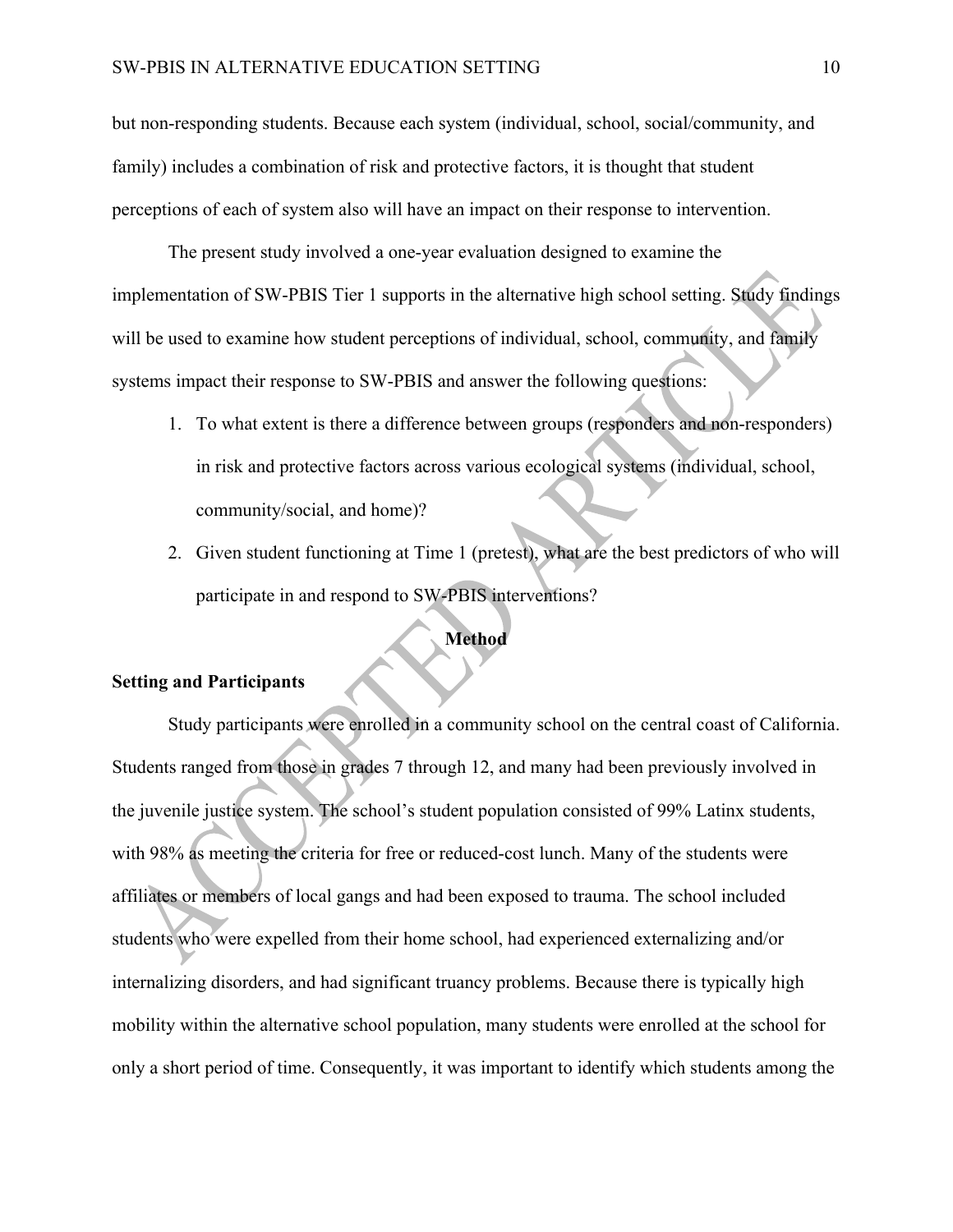potential study participants had been exposed to the SW-PBIS interventions for a sufficient amount of time to respond to the interventions. Only students who had been exposed to SW-PBIS interventions for at least 100 school days (approximately five months) and met the criteria as either a responder or non-responder (the criteria are described in data analysis plan section) were included as study participants. Although 90 students were enrolled for 100 school days or more, only 42 students met the criteria as responders or non-responders. The selected sample of 42 students consisted of 22 responders and 20 non-responders, of whom 62% were male and 38% were female. In addition, participants ranged in age from 12 to 17 years old, and 76% of participants were considered English Language Learners (ELL). One student included in the study was receiving special education services through the Resource Specialist Program, while the others were considered to be students in general education.

There were five classrooms at the study school site, with each having one core teacher (T1, T2, T3, T4, and T5) and two teacher assistants (T1 TA1, T1 TA2, etc.). The core teachers include four males and one female teacher, ranging in age from 24 to 40 years old. Two of the teachers had less than five years of teaching experience (T2 and T3), one teacher had between five and ten years of experience (T1), and two teachers (T4 and T5) had more than ten years of teaching experience at the time of the study.

# **Design**

Data were gathered using a combination of methods, including survey, observation, and review of permanent products. A pre-post (AB) design was used to compare the effects of the intervention between baseline and post-intervention.

#### **Procedures**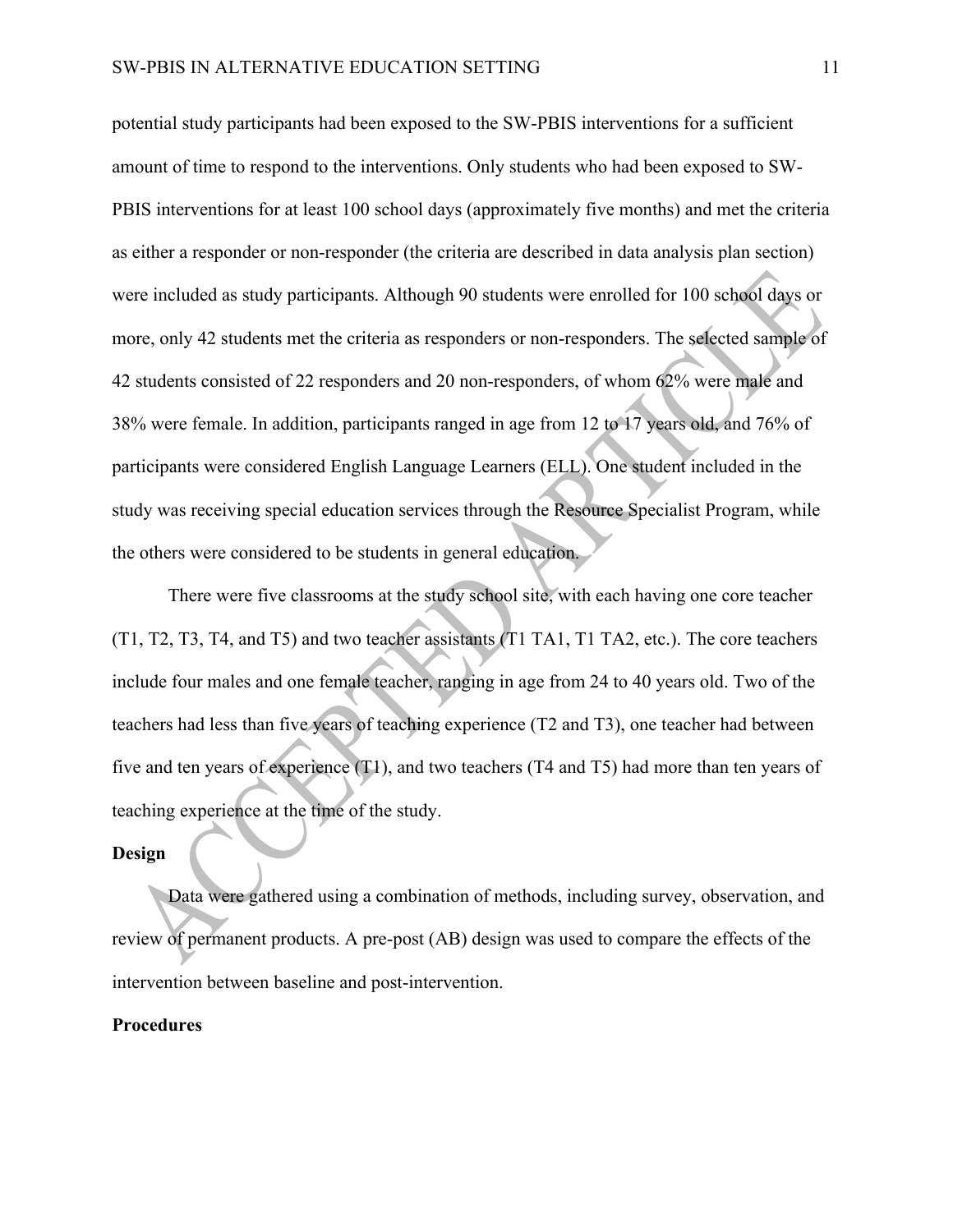**Phase I.** Before implementation of the SW-PBIS interventions, meetings with the school psychologist, the principal, key county representatives, and university faculty were conducted to discuss implementation details. Staff training and collaboration meetings were conducted weekly during the month before implementation so as to provide an overview of SW-PBIS and to present the importance of using positive reinforcement with the selected population. The schoolwide project was discussed, and teaching staff were asked to work on developing a customized system of SW-PBIS for their school. In the meetings, teachers, teachers' assistants, and the principal were encouraged to work collaboratively in establishing school-wide guidelines to be focused on throughout the year of SW-PBIS implementation. Due to the size of the school, most students were involved in the process of developing the expectations, lesson plans, and rewards. Teachers and research team members engaged each class in a group discussion regarding the behaviors that they would like to see, how the team could effectively develop the associated lessons, and the types of rewards that they would like to earn.

In addition, a smaller group of students were nominated and selected by teachers to lead some of the SW-PBIS efforts from the student perspective. The student leadership team met with the research team monthly to provide feedback and to help plan future lessons and reward programs. Following the collaboration meetings, teaching staff were trained by the principal investigator and school psychologist on SW-PBIS intervention implementation specifics (e.g., teaching expectations, practicing expectations, rewarding students who met expectations). The SW-PBIS focus was maintained throughout the year through regular monthly trainings provided by the researchers and the school psychologist during staff meetings.

Following the meetings and trainings, teachers co-created scripted lesson plans. The scripted lessons were designed to teach explicitly the behavioral expectations to all students and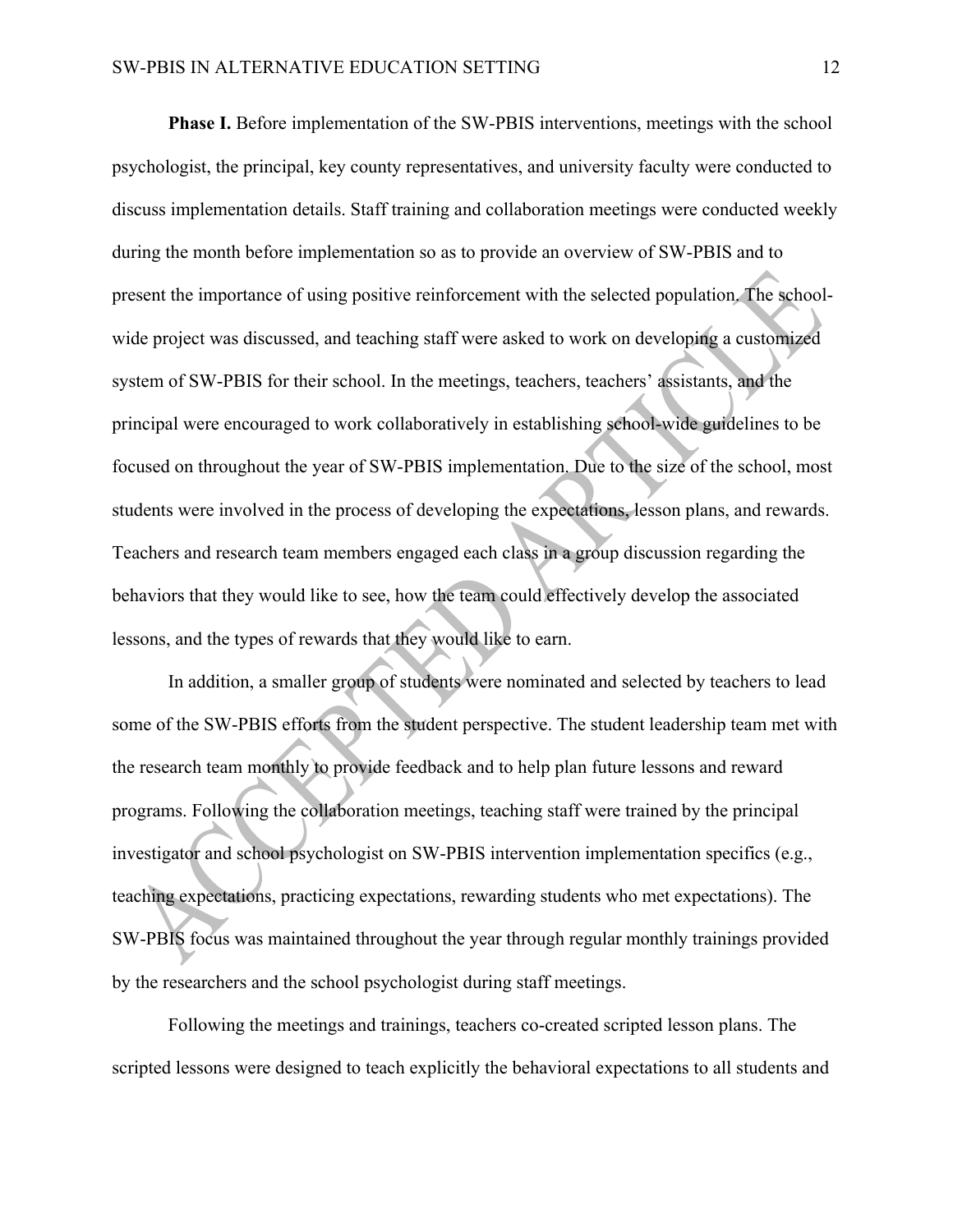to provide examples of what each behavior should look like. School staff also decided to give out acknowledgements (i.e., golden tickets) as a positive reinforcement system (e.g., "I appreciate you for…[teacher fills in specific example]"). Students could earn tickets when they displayed behaviors in alignment with the school-wide guidelines, and they subsequently could enter their tickets into a drawing box.

**Phase II.** At the principal's request, school staff continued to maintain the existing school-wide discipline strategies during the intervention phase of SW-PBIS. Under the existing system, students were first provided with one warning and then given a check when they broke a classroom rule. If a student received three checks, he or she would receive an afterschool detention.

For SW-PBIS implementation, scripted lessons that reflected the agreed-upon guidelines were created and taught to students by the classroom teacher. The lessons took approximately 45 minutes and were taught at the beginning of the first semester, and the beginning of the second semester. During the lessons, students defined each guideline and provided examples (and nonexamples) of each guidelines. Students also were responsible for creating posters and artwork that represented each guideline. Posters were placed around the school to ensure that guidelines were well known and accessible to all students. Students also were provided with monthly "refresher lessons" that reviewed specific guidelines and required student engagement in related activities.

Students' prize preferences were surveyed on a monthly basis as a means to include students' opinions in the development of the school-wide reinforcement system, and to ensure that students would actually be positively reinforced when earning a prize. According to the reinforcement system, students entered the tickets that they earned into a weekly drawing for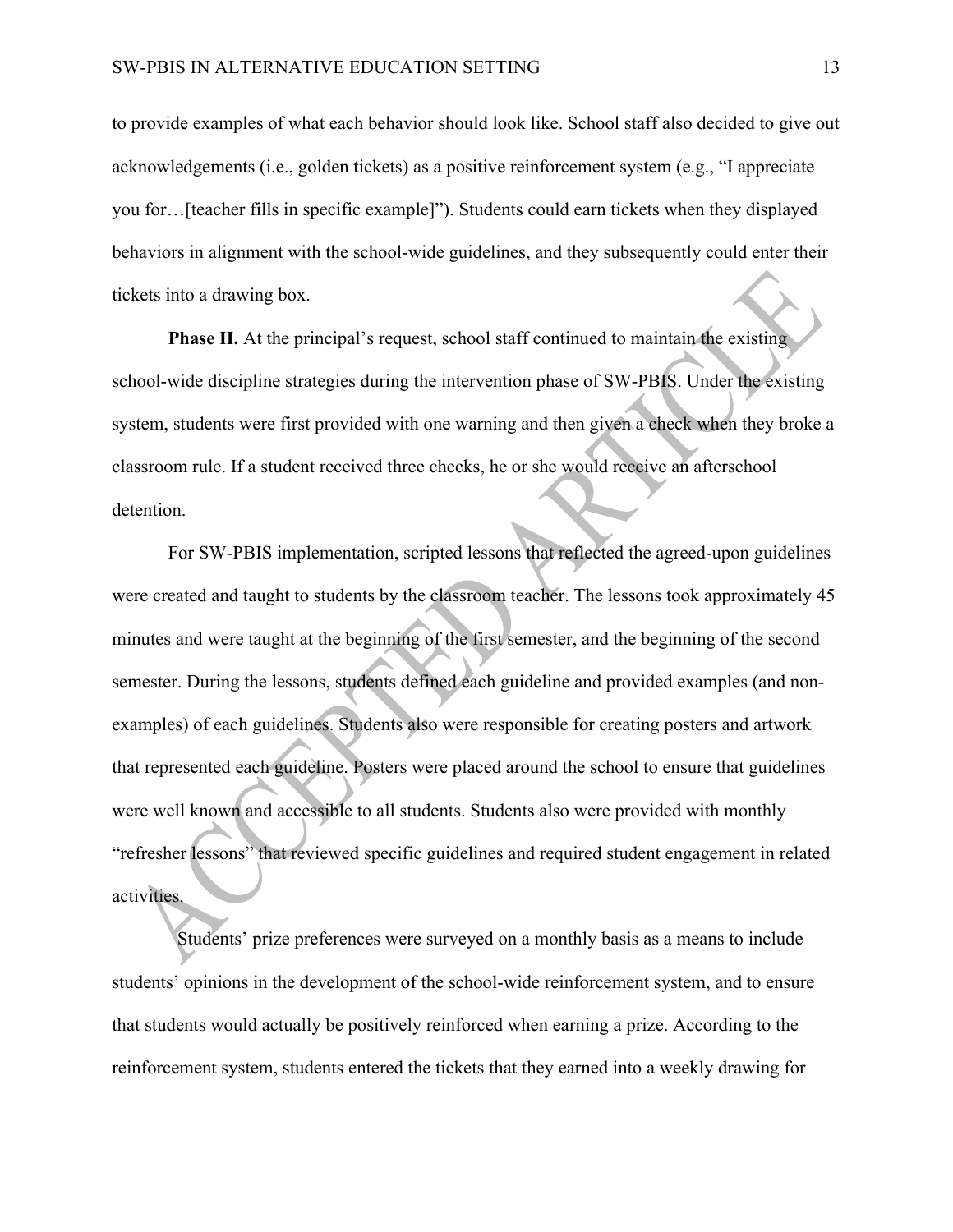prizes. At lunchtime on Fridays, one of the teachers would draw two names per homeroom class and read how the student earned the ticket. The winning students were then able to pick a prize from the "mystery motivator box." During the weekly drawings, staff recorded the number of acknowledgement tickets per student to help determine which students were responding to SW-PBIS intervention. Acknowledgements were graphed and organized by each classroom team (teachers and staff). Graphed performance feedback was provided on a weekly basis to encourage teamwork within the classrooms and to motivate staff members to continue intervention implementation. Teachers and teacher assistants who gave out the most acknowledgements throughout the week received a certificate and prizes (based on their surveyed interests).

# **Measures**

The measures used in this study were associated with both implementation process (treatment integrity) and outcomes. The process measures included the School-wide Evaluation Tool (SET; Sugai, Lewis-Palmer, Todd, & Horner, 2001)), the Effective Behavior Support (EBS; Sugai, Horner, & Todd, 2000) survey, the number of acknowledgements (golden tickets) given, and observed teacher-student interactions. Outcome measures included incident reports and teacher ratings of student behavior.

**School-wide Evaluation Tool (SET).** The SET (Sugai et al., 2001) is an instrument used specifically to measure the critical features of PBIS implementation. Horner et al. (2004) reported that the SET can be used to assess: (a) PBIS features in place, (b) annual goals, (c) ongoing efforts, (d) design and revision procedures, and (e) year-to-year progress. Information is gathered through multiple sources including a review of school records, direct observations, and staff and student interviews. In the present study, the SET was conducted by the principal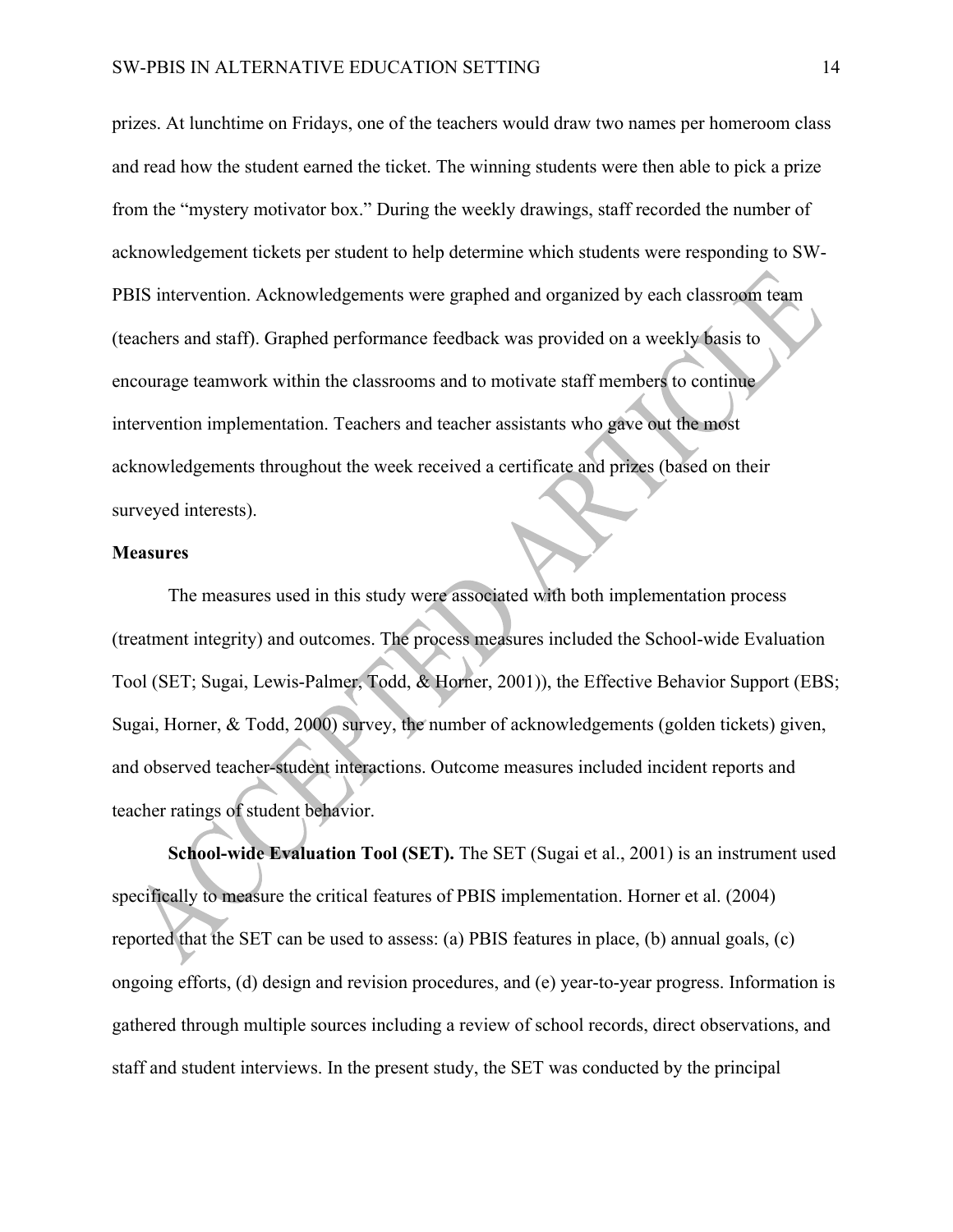investigator before full implementation and following the first year of implementation to determine intervention integrity and critical elements before and after one year of implementation.

**Effective Behavior Support Survey (EBS Survey).** The EBS Survey (Sugai et al, 2000) was designed to determine the level of implementation and to identify the change priority across four PBIS domains: (a) school-wide, (b) classroom, (c) non-classroom, and (d) individual supports. Completed by the entire staff, the EBS Survey is used during initial stages of training and planning (Sugai et al., 2000). The EBS was completed by teaching and counseling staff before implementation and following the first year of implementation. It was completed by teaching and counseling staff.

**Acknowledgements**. The number of individual student acknowledgements (golden tickets) was collected by the principal investigator weekly. The number of tickets given to students is a broad and reliable indicator of the degree of participation in the school-wide intervention by both teachers and students (Lassen, Steele, & Sailor, 2006).

**Incident reports***.* One of the most widely used outcome measures to determine effectiveness of SW-PBIS are ODRs. Empirical evidence supports ODRs as a sensitive indicator of the effects of interventions designed to change student behavior and to improve school climate (Irvin, Tobin, Sprague, Sugai, & Vincent, 2004). The alternative school in the current study used written incident reports to record school rule violations. Data from the year before SW-PBIS implementation (Year A) served as a baseline. Data from the implementation year (Year B) were used to compare school-wide outcomes. Due to the transient nature of the population, ODR data were not used for individual student comparisons.

# **Student Characteristics Measures**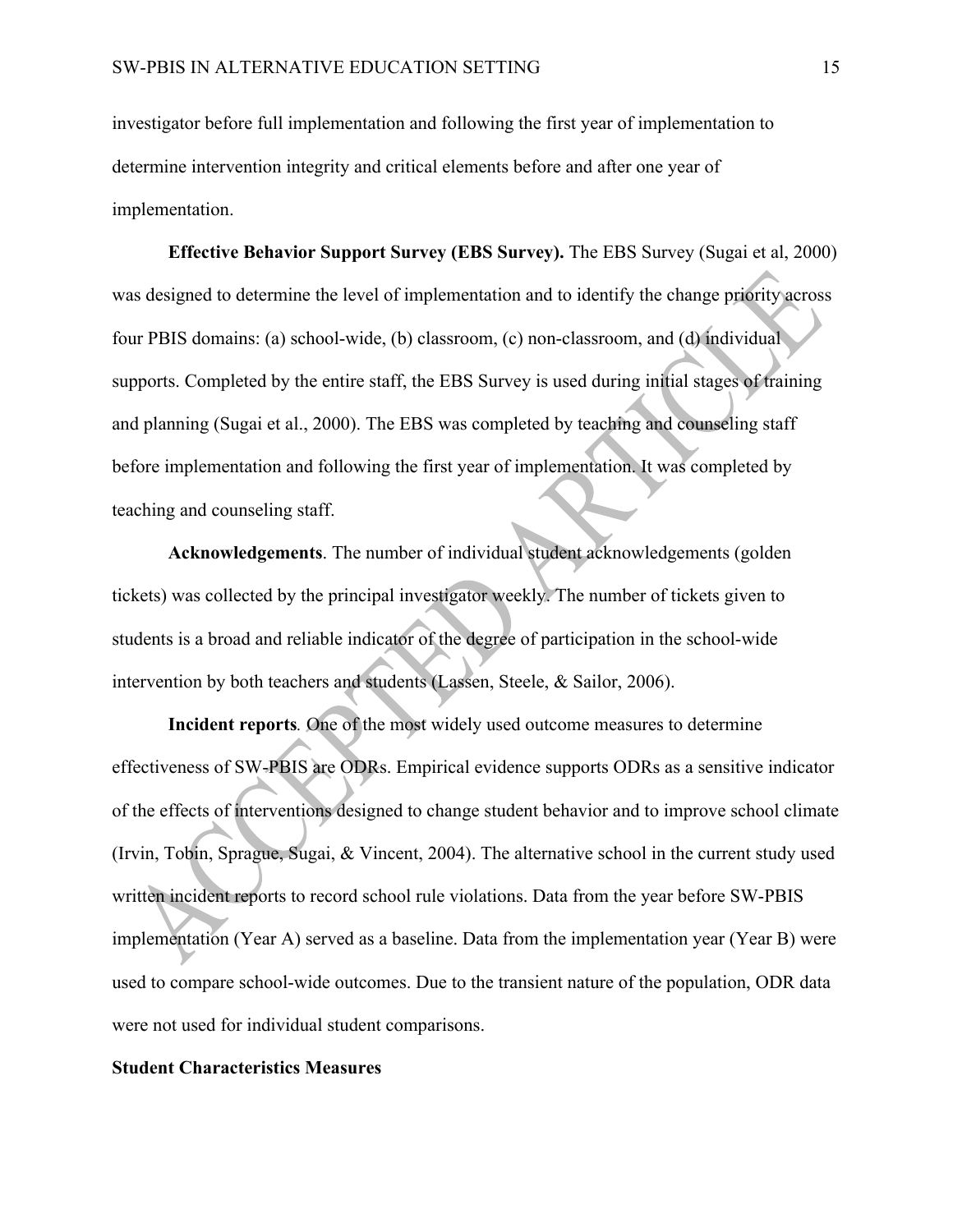All students completed several self-report measures to determine their personal perceptions of their environments and related personal systems. Because each student has a unique set of personal characteristics that interact with the their environment, it is important to analyze specific interactions. Therefore, students completed questionnaires in regard to individual systems, school systems, home systems, and community/social systems before the teacher orientation and SW-PBIS implementation.

**Individual system measures**. Individual-level characteristics were examined to identify students' perceptions of their internal experiences as they relate to the world. To assess risk factors, the following instruments were used: Multidimensional School Anger Inventory– Revised (MSAI; hostility and destructive expression of anger scales; Boman, Curtis, Furlong, & Smith, 2006; Furlong et al., 2013) and Behavior Assessment Scale for Children-II Self Report of Personality-Adolescent (BASC-2 SRP-A; depression and sense of inadequacy subscales; Reynolds & Kamphaus, 2004). The MSAI was used to measure the intensity of angry feelings in response to school situations, levels of hostility experienced in schools, and students' positive and negative expressions of anger. Cronbach's alpha for the MSAI for this study was .85. The BASC-2 was used to measure students' internalizing symptoms related to depression.

To assess protective and resilience factors, the Children's Hope Scale (CHS; Snyder et al., 1997), a six-item scale with three pathway items (e.g., "When I am having a problem, I can come up with lots of ways to solve it") and three agency items (e.g., "I think I am doing pretty well") was used. Cronbach's alpha value for the total CHS score in this study was .83. Life satisfaction was measured with the Satisfaction with Life Scale (SWL; Diener, Emmons, Larsen, & Griffin, 1985), for which the Cronbach's alpha value was .80.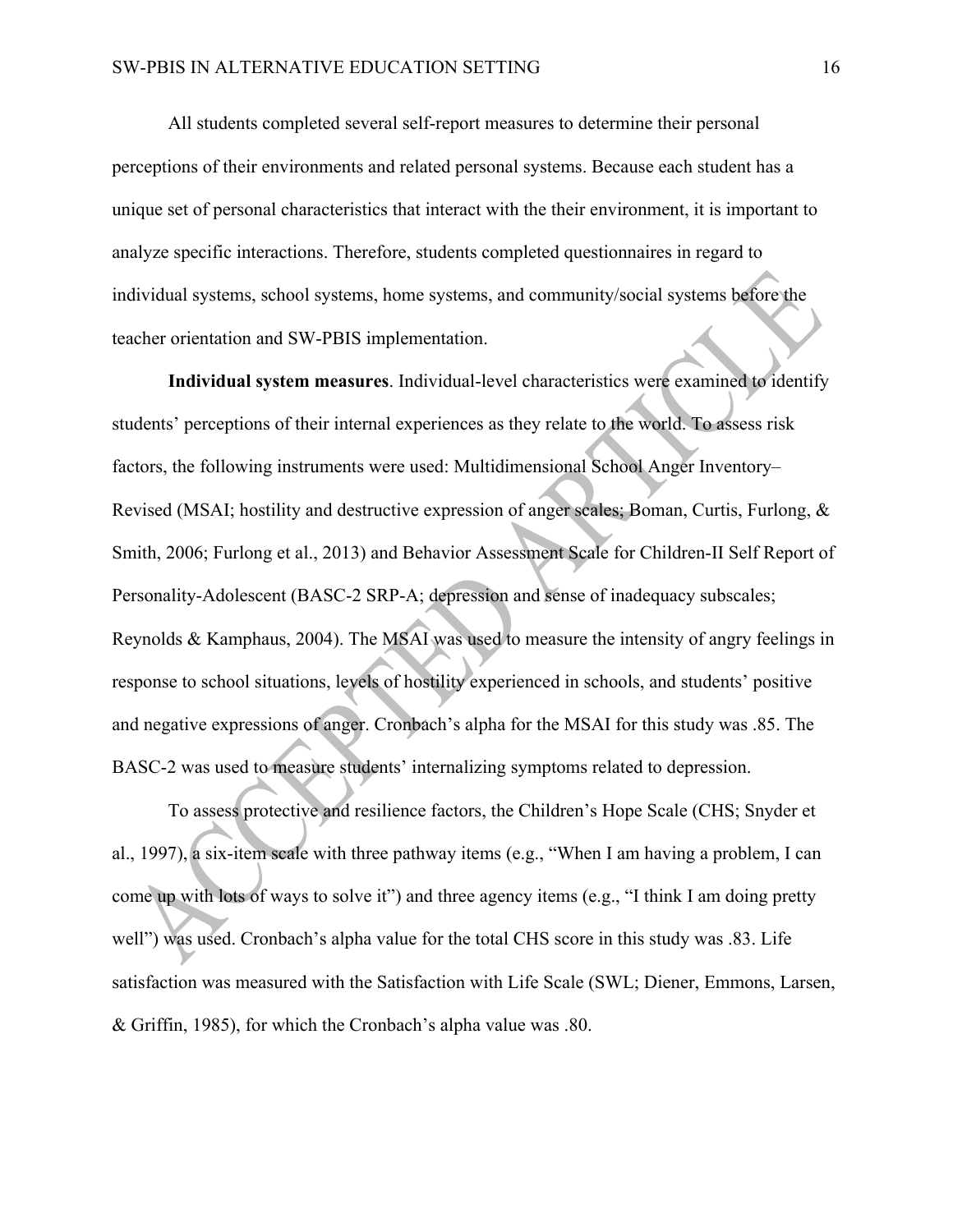**School system measures**. School-level characteristics were examined to identify students' perceptions of school and their own academic abilities. The BASC-2 Attitude to School and Attitude to Teachers subtests were used to assess student risk factors and perceptions of school and teachers. Student protective factors were measured using the General Academic Factors of the Self-Description Questionnaire (SDQ). The items of the SDQ are phrased as simple declarative sentences (e.g., "I enjoy doing work in all school subjects") that students rate. Data indicate high consistency for this sample (Cronbach's alpha = .85).

**Home system measures**. Home level characteristics were examined to identify students' perceived relationships with their parents and their perception of conflict at home. Risk factors associated with the home system were measured using the Family Conflict Inventory (Kurdek, Fine, & Sinclair, 1995). Family climate was divided into four dimensions: supervision, acceptance, autonomy granting, and conflict. Cronbach's alpha for this scale in the present study is .88. In addition, the BASC-2 Relations with Parents scale was used to assess protective factors associated with the home system.

**Community/social system measures**. Community- or social-level characteristics were examined by looking at the students' perceived relationships and their supports outside of school and home. The General Belief Questions scale the degree to which students act out verbally and physically when angry. Cronbach's alpha for this scale in the present study was .88. In addition, the BASC-2 Social Stress subtest was used in order to evaluate the students' perceptions of pressure and tension.

The BASC-2 Interpersonal Relations subtest and a community caring measure were used to assess protective factors. The BASC-2 Interpersonal Relations subtest measures an individual's perception of being liked and respected by peers. To measure the student's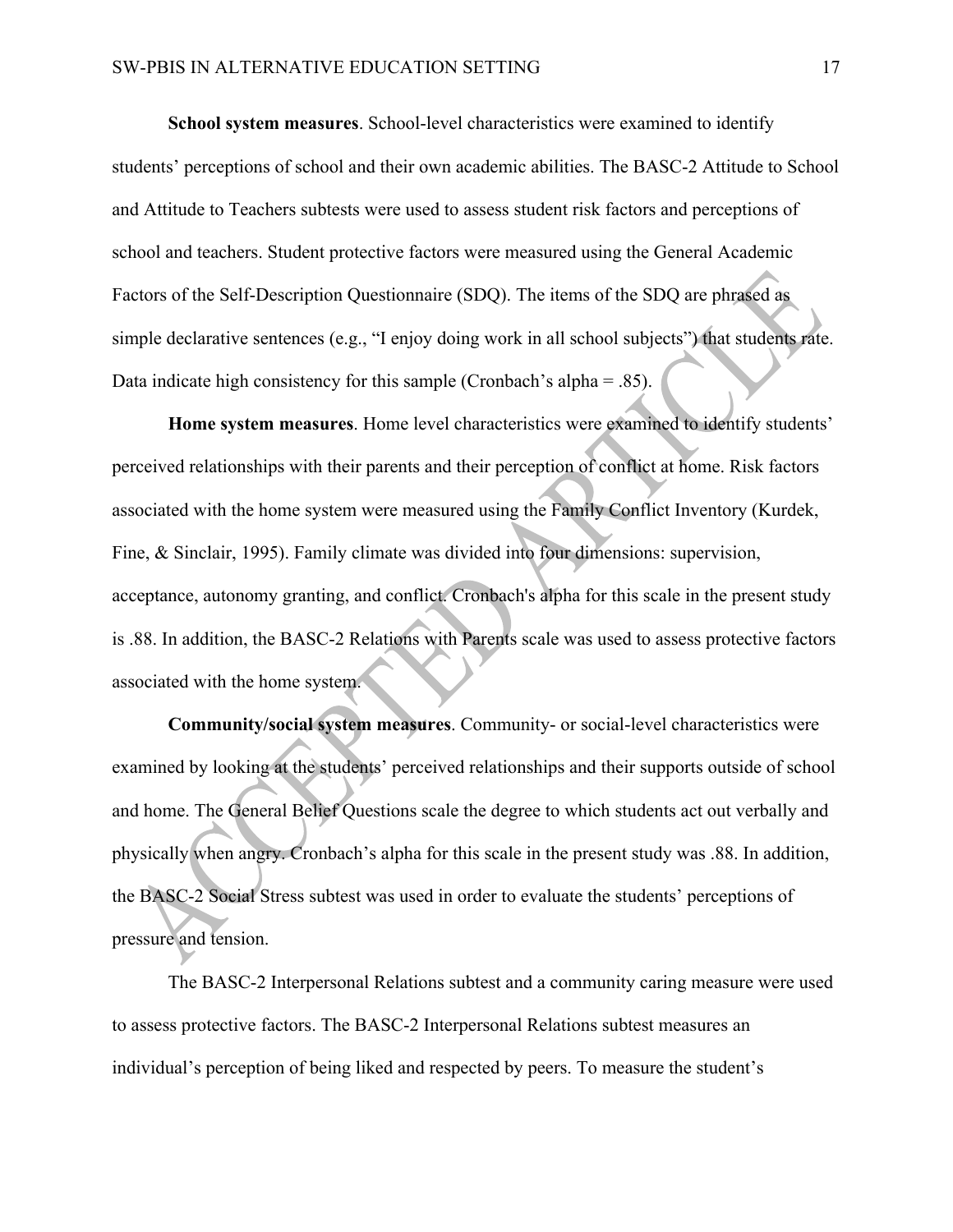perception of community caring, a scale from the California Healthy Kids Survey (www.wested.org/hks; Hanson & Kim, 2007) was used. The community-based external assets scale used in this study contains six items (e.g., "Outside of my home and school, there is an adult who really cares about me," or "Outside of my home and school, there is an adult who believes I will be a success"). Cronbach's alpha for this scale in the present study was .93.

# **Data Analysis Plan**

Student participation in the SW-PBIS intervention was measured through the number of earned tickets, the number of tickets turned in, and the number of behavior incidents during implementation. It is assumed that those who participated in the intervention (responders) would have a higher number of tickets and a lower number of incidents ("responders"), while those who did not participate (non-responders) would not earn as many tickets, would not turn in tickets when earned, and would have more incident reports ("non-responders").

Responders were identified by taking the top 25% of ticket earners (greater than 0.14 per day in Year B) with the fewest number of incidents (less than 0.03 incidents per day). Nonresponders were identified as those with the fewest number of tickets earned (less than 0.14 per day) and the greatest number of incidents (greater than 0.03 per day). A third group ("combinedtype") also emerged and included students in the top 25% of ticket earners as well as the top 25% of incident report earners. The combined-type group was not included in the following analyses but should be addressed in future research. A one-way between-groups multivariate analysis of variance (MANOVA) was performed to explore the difference between groups (responders and non-responders) on individual, school, community/social, and home variables. Binary logistic regression was conducted with variables that were significantly different between responders and non-responders to predict responsiveness to SW-PBIS.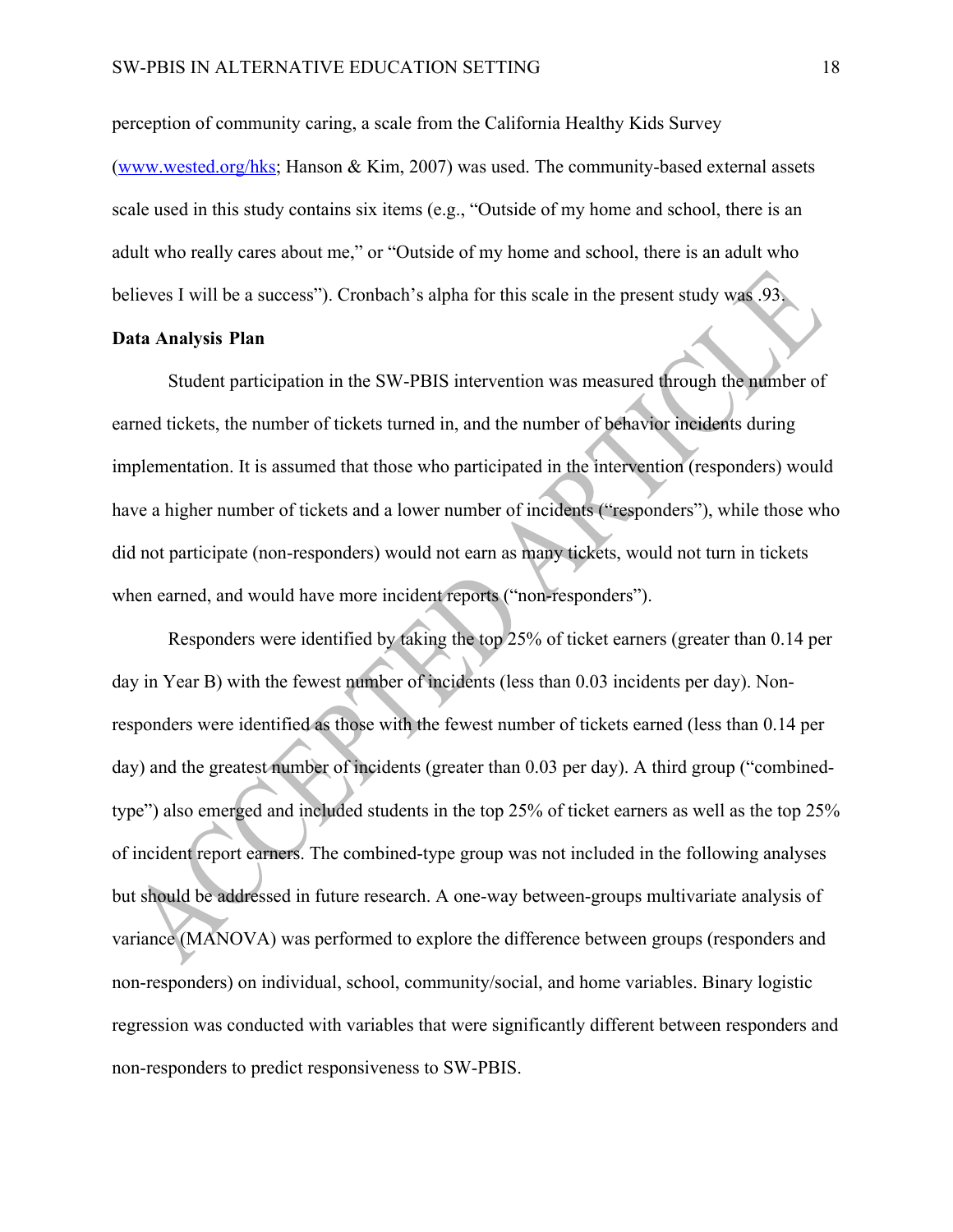#### **Results**

# **Research Question 1**

To what extent is there a difference between groups (responders and non-responders) in risk and protective factors across various ecological systems (individual, school, community/social, and home)? Results from the MANOVA are presented under each system category.

**Individual system.** MANOVA was performed to explore the difference between groups (responders and non-responders) on hostility, destructive expression of anger, hope, life satisfaction, and BASC-2 Depression and Sense of Inadequacy (Table 1). Based on the analysis, there was a statistically significant difference between responders and non-responders on the combined variables,  $F(1, 38) = 3.28$ ,  $p = .012$ ; Wilks' Lamda = .63; partial eta squared = .374. Specific variables also were considered individually. Analysis yielded statistically significant univariate differences in the areas of *hostility*,  $F(1, 38) = 8.38$ ,  $p = .006$ , partial eta squared = .181; *destructive expression of anger*,  $F(1, 38) = 10.13$   $p = .002$ , partial eta squared = .374; and *depression,*  $F(1, 38) = 9.25$   $p = .004$ , partial eta squared = .196. Further analysis of the mean scores also indicated increased scores on all variables for non-responders.

**School system.** MANOVA was used to determine differences between groups in the areas of Academic Self-Concept on the BASC-2, Attitude to School on the BASC-2, and Attitude to Teachers on the BASC-2 (see Table 1). There was an overall statistically significant difference between responders and non-responders on the combined variables, *F*(1, 38) = 3.20, *p* = .035; Wilks' Lamda = .794; partial eta squared = .206, as well as between specific variables. Analysis revealed statistical significance in the areas of *academic self-concept*, *F*(1, 38) = 6.38, p  $= .016$ , partial eta squared  $= .141$ ; *attitude to teachers*,  $F(1, 38) = 7.51$ ,  $p = .009$ , partial eta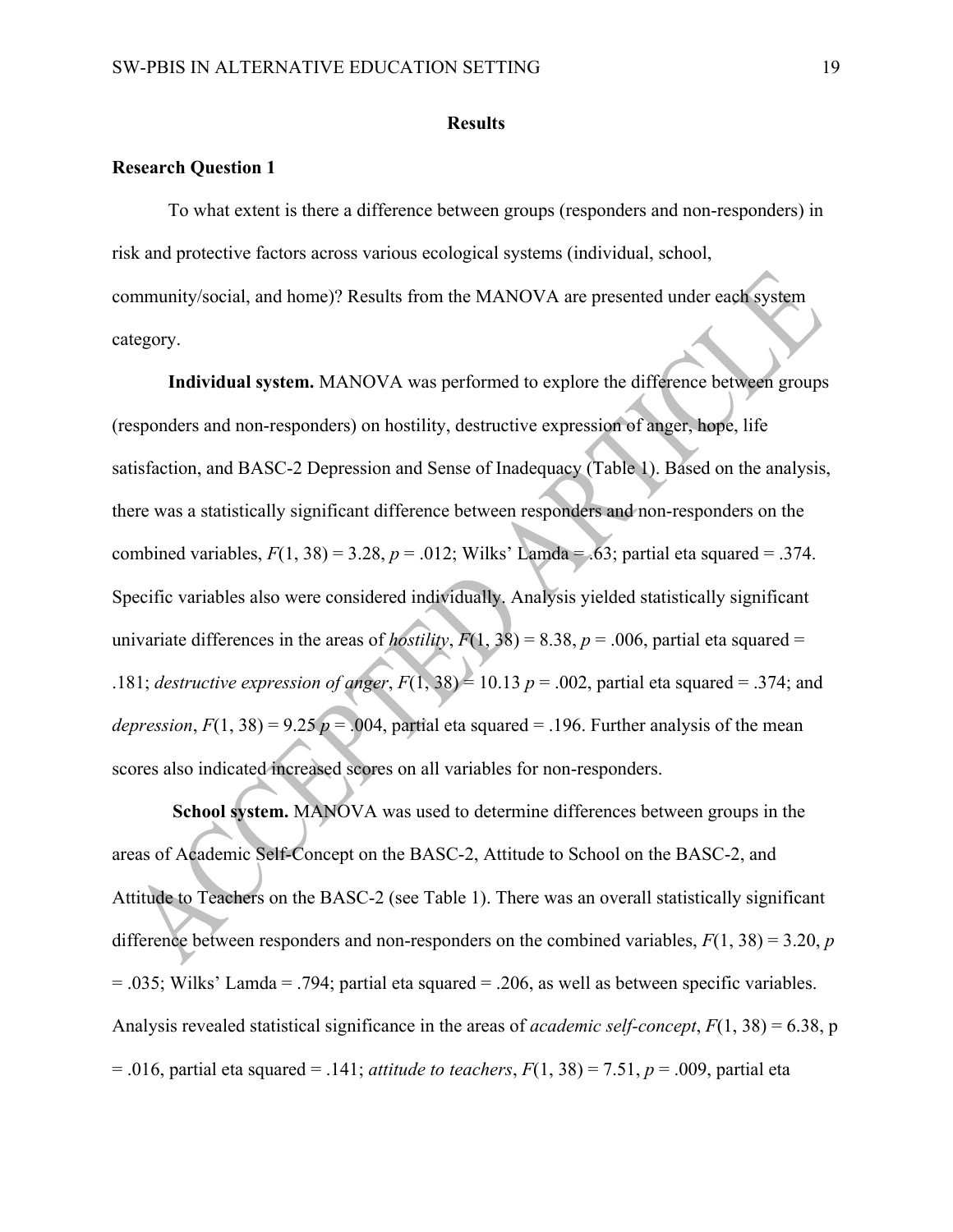squared = .161; and *attitude to school*,  $F(1, 38) = 6.36$ ,  $p = .016$ , partial eta squared = .140. Mean scores also indicated higher scores on the attitude to teachers and attitude to school for nonresponders, while responders had higher mean scores on academic self-concept.

**Home system**. Based on the MANOVA, there was no statistically significant difference between responders and non-responders on the combined variables  $(F(1, 38) = 1.94, p = .157,$ Wilks' Lamda = .907, partial eta squared = .093) for home systems.

**Community/social system**. Based on the MANOVA, there was no statistically significant difference between responders and non-responders on the combined variables (*F*(1,  $38$ ) = 2.22,  $p = .086$ , Wilks' Lamda = .797, partial eta squared = .203) for community caring, norms for aggression, or interpersonal and social stress on the BASC-2 (Table 1).

#### **Research Question 2**

Given student functioning at Time 1 (pretest), what are the best predictors of who will participate in and respond to SW-PBIS interventions? Direct logistic regression was performed to assess the impact of the significant variables from the MANOVA on the likelihood that respondents would meet the criteria for the responder or non-responder groups. The model contained six variables from the various systems (hostility, destructive expression of anger, depression, academic self-concept, attitude to school, and attitude to teachers). The full model, which contained all predictors, was statistically significant  $(\chi^2 (6, N = 40) = 12.58, p < .05)$ , indicating that the model distinguished between responders and non-responders. The model explained between 27% (Cox and Snell  $R^2$ ) and 36% (Nagelkerke  $R^2$ ) of the variance in responder status and correctly classified 70% of the cases. None of the independent variables included in this particular analysis made a unique, statistically significant contribution to the model.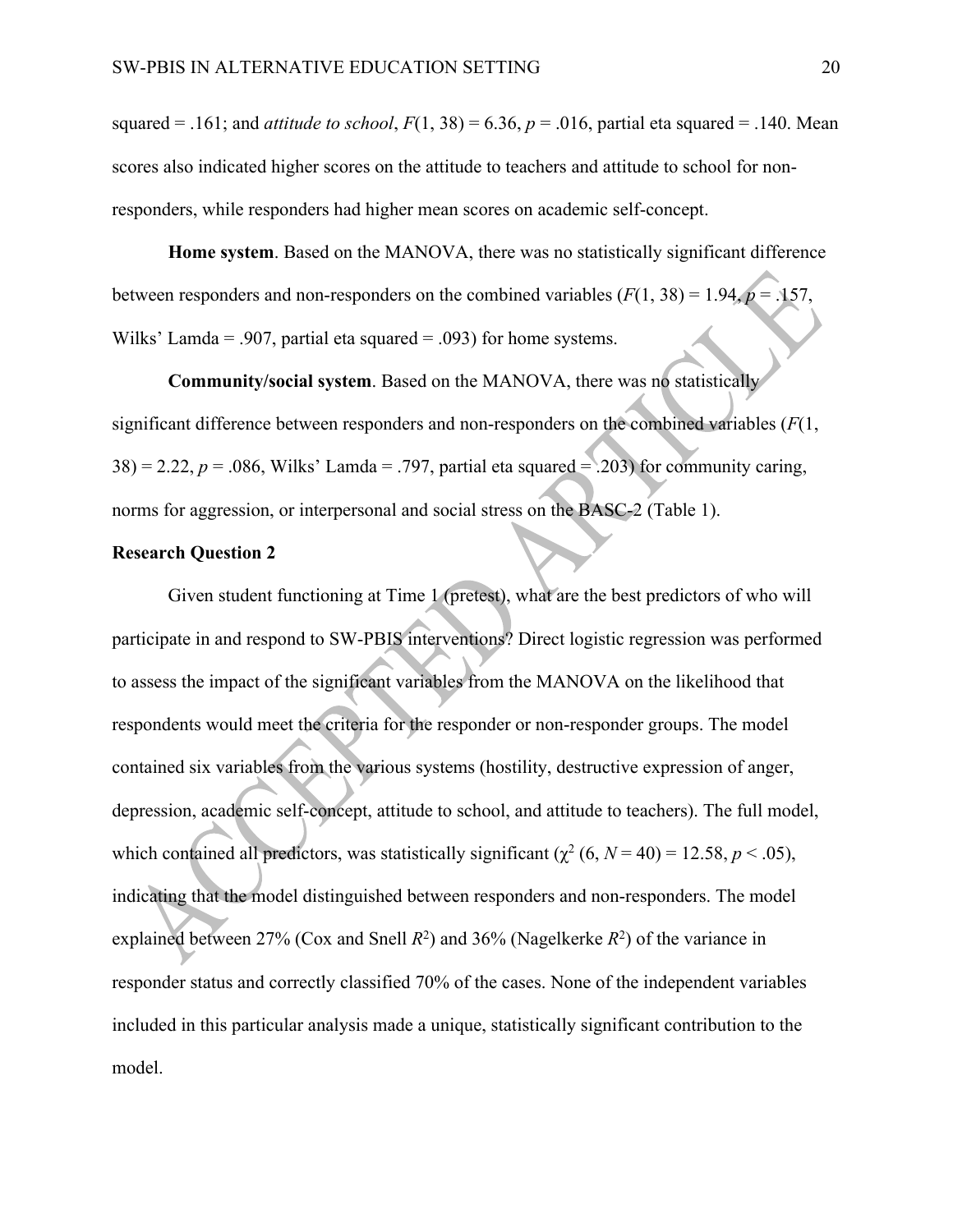# **Treatment Implementation Integrity**

The total mean score for the SET was examined in Year A (baseline) and Year B (implementation year). The results indicate that the percentage of critical components implemented in the school increased from 18% to 69% and that increases occurred in all categories except "system for responding to behavioral violations" and "district level support." Four scores fell under the 80% level of implementation ("system for responding to behavioral violations," "district level support," "monitoring and evaluation," and the total mean score). The total mean score was negatively affected by the "district level support" section of the SET (see Figure 1). The alternative school was not supported by the local school districts but rather was a program of the county education office and functioned relatively independently with regard to leadership and spending decisions; therefore, the questions related to district support were not applicable within this system structure. If the district level support component is removed from the average, the total mean score is at 79% of implementation.

The EBS survey was used as a measure of staff perception of SW-PBIS during Year A (when SW-PBIS was not present) and Year B (when SW-PBIS was present). The current study focused primarily on the school-wide level of intervention. Therefore, a test for significance was conducted solely for the school-wide component of the survey. A *z*-test was conducted to compare the proportion of responses that were "in place," "partially in place," and "not in place" for school-wide intervention from Year A to Year B. The results indicated there was a significant change in the proportion of teachers who rated school-wide components being "in place" between Year A and Year B of the study (one-tailed *z*-test; *z* = 5.45, *p* < .05). Thirty percent of the ratings in Year A described school-wide components as being "in place," compared to 59% in Year B.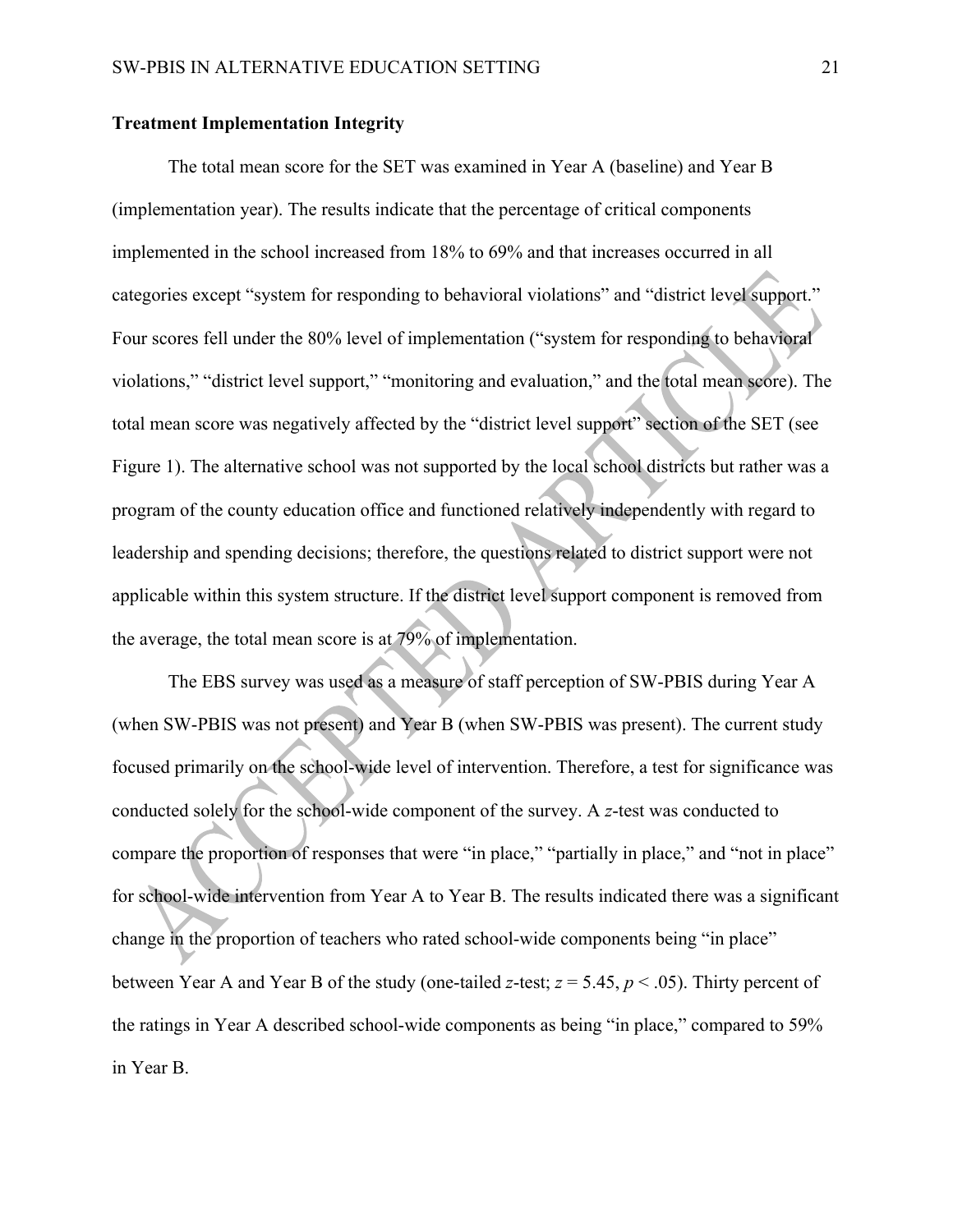## **Discussion**

Although a substantial body of research supports the use of SW-PBIS in elementary schools and secondary schools, few studies have evaluated the impact of SW-PBIS in alternative education settings (Farkas et al., 2012; Gelbar et al., 2015; Simonson et al., 2010), with no studies conducted on risk and protective factors as predictors of response to SW-PBIS (Solomon et al., 2012). The current study was conducted to answer two main questions: (a) To what extent is there a difference between groups (responders and non-responders) in the areas of individual systems, school systems, community/social systems, and home systems? and (b) Given student functioning at Time 1 (pretest), what are the best predictors of who will participate in and respond to SW-PBIS interventions? The results from the present study provide some insight into students in alternative education and their participation in SW-PBIS.

# **Research Question 1**

The analysis indicates that the individual systems model and the school systems model are each able to distinguish between responders and non-responders. Several measures were used to examine risk and protective factors, and significant differences were evident only for the risk factor measures only. This is likely because many of the students who were enrolled in an alternative school setting do not possess a wide range of experiences with protective factors. Therefore, there was a larger impact of risk factors than protective factors in response to SW-PBIS.

Within the individual systems model, hostility, destructive expression of anger, and depression made unique, significant contributions to the model. It is likely that those who do not have high self-perception and use anger and hostility to navigate the world are less likely to respond to positive reinforcement. If a student tends to view the world as hostile, he or she may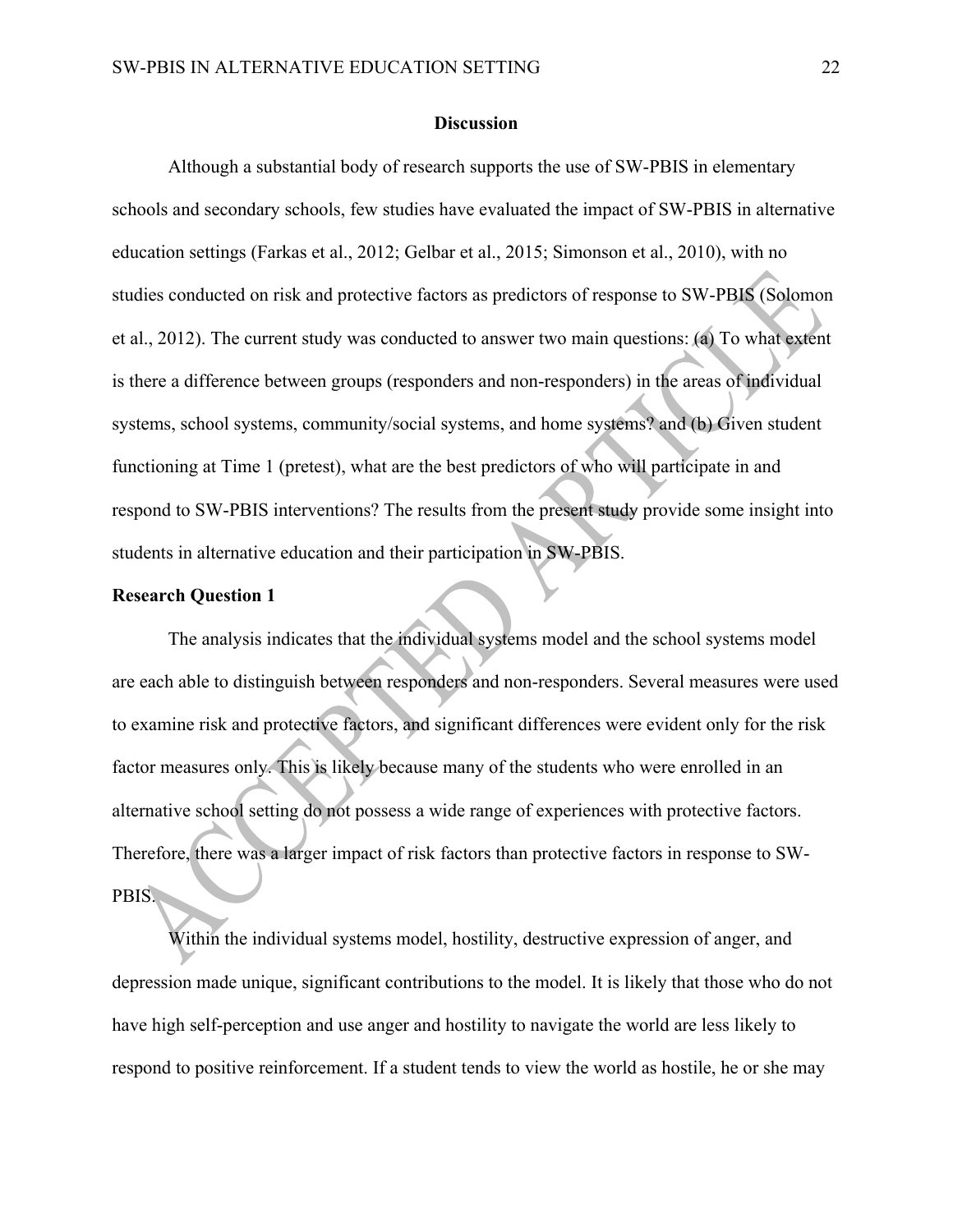not trust adults who engage with them in more positive interactions. Instead, he or she may view positive interactions as manipulative and insincere. For example, one of the non-responder students told his teachers that the golden tickets were just another way that the school was trying to control the students. For alternative schools, it may be necessary to include interventions across all three tiers of MTSS, such as anger management, that help students develop personal protective factors that counteract hostility, destructive expression of anger, and depression.

Within the school systems model, academic self-concept, attitude to teachers, and attitude to school each made a significant contributions to the model. It is expected that school level student perceptions would predict who responded to a school-wide intervention, as students with higher perceptions of school are more likely to be engaged in school programs. Similarly, students with higher academic self-concept were more likely to participate in the intervention, whereas students with a more negative view of their teachers and of the school before intervention were less likely to participate. Because SW-PBIS generally takes three to five years for full implementation, it is likely that changing the school environment to one that focuses on rewarding positive behaviors rather than punishing misbehaviors would increase perceptions of school-level systems (Bohanon et al., 2006; Harms, 2010). However, additional research regarding student perceptions before and after implementation of SW-PBIS Tier 1 supports is needed to determine their effect on student perceptions of systems.

#### **Research Question 2**

In addition to MANOVA, logistic regression revealed that hostility, destructive expression of anger, depression, academic self-concept, attitude to school, and attitude to teachers, as a group, predicted responders and non-responders. As discussed previously, the two constructs appear to be related to how the student views himself or herself and his or her views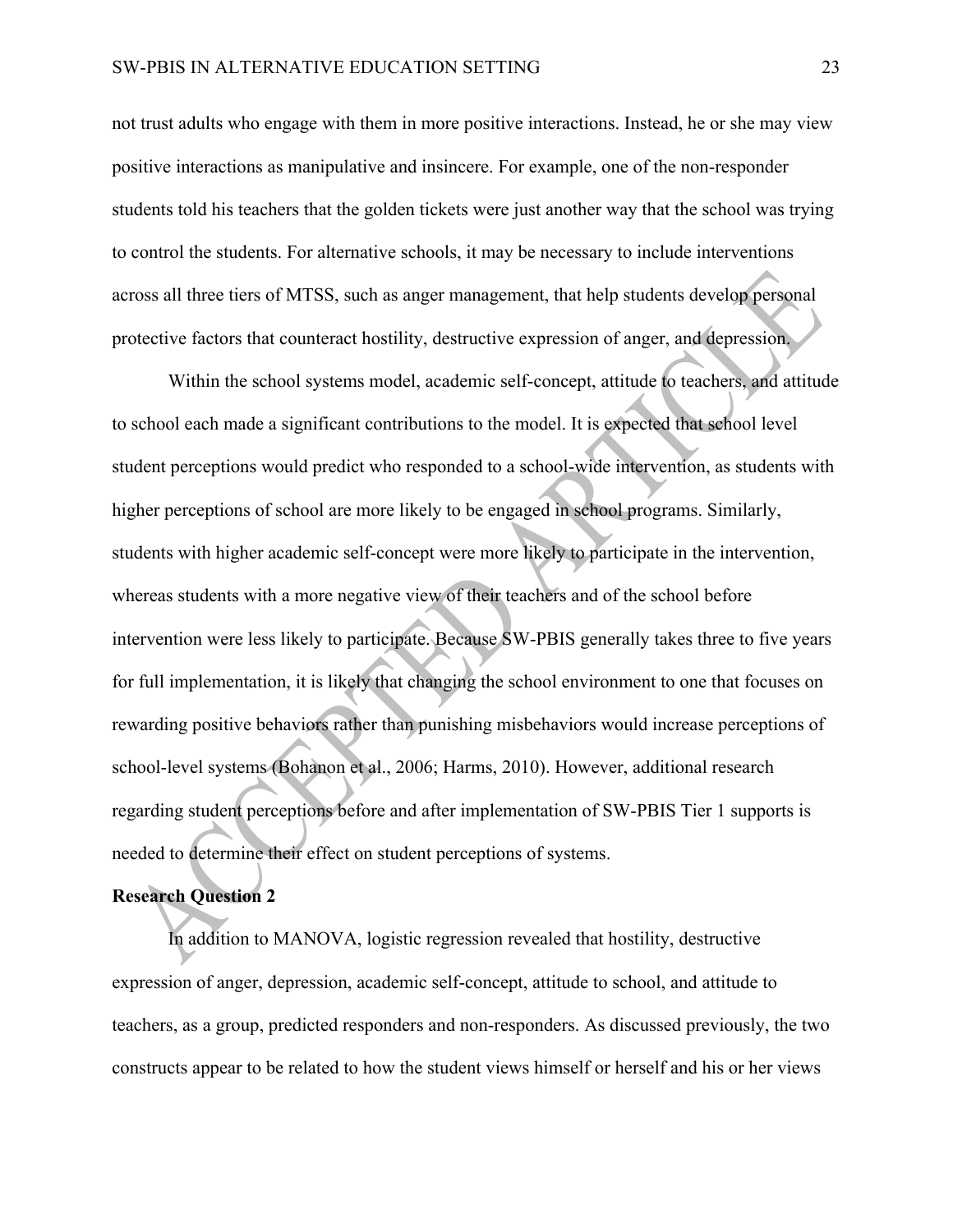of teachers and schools. Because the variables were significant only at the group level rather than at the individual level, it is not possible to make assumptions about which individual variables would predict group membership. When reviewing the mean differences, however, responders had higher academic self-concept (protective factors) in comparison to non-responders. Further, non-responders had higher scores on hostility, destructive expression of anger, depression, attitude to teachers and attitude to school (risk factors).

For students who were considered non-responders to SW-PBIS, the study provides a preliminary step toward developing an understanding of what forms of support these students may require. For those who did not respond to Tier 1 supports alone, it is possible that coordinated intensive Tier 2 and Tier 3 interventions may have elicited greater response. It is essential that educators be mindful of the types of youth who may not respond at the early stages of intervention as to avoid the "wait to fail model." If "non-responding" youth do not receive appropriate intervention as early as possible for their extreme behaviors, severe negative consequences (e.g., getting arrested) may result. For this reason, more individualized interventions, such as Check In/Check Out (CICO) and individualized behavior support plans, may be necessary for students who exhibit increased risk factors. By attending to students' individual differences and providing a continuum of supports, it is easier for schools to provide appropriate, effective interventions in an efficient manner regardless of students' level of need. **Practical Implications** 

It is important to consider the population within the alternative school setting from an ecological perspective. Often, students in the alternative setting have significantly higher psychological concerns in addition to a higher incidence of conduct and behavioral problems. In the general school population, approximately 80% of students respond to Tier 1 intervention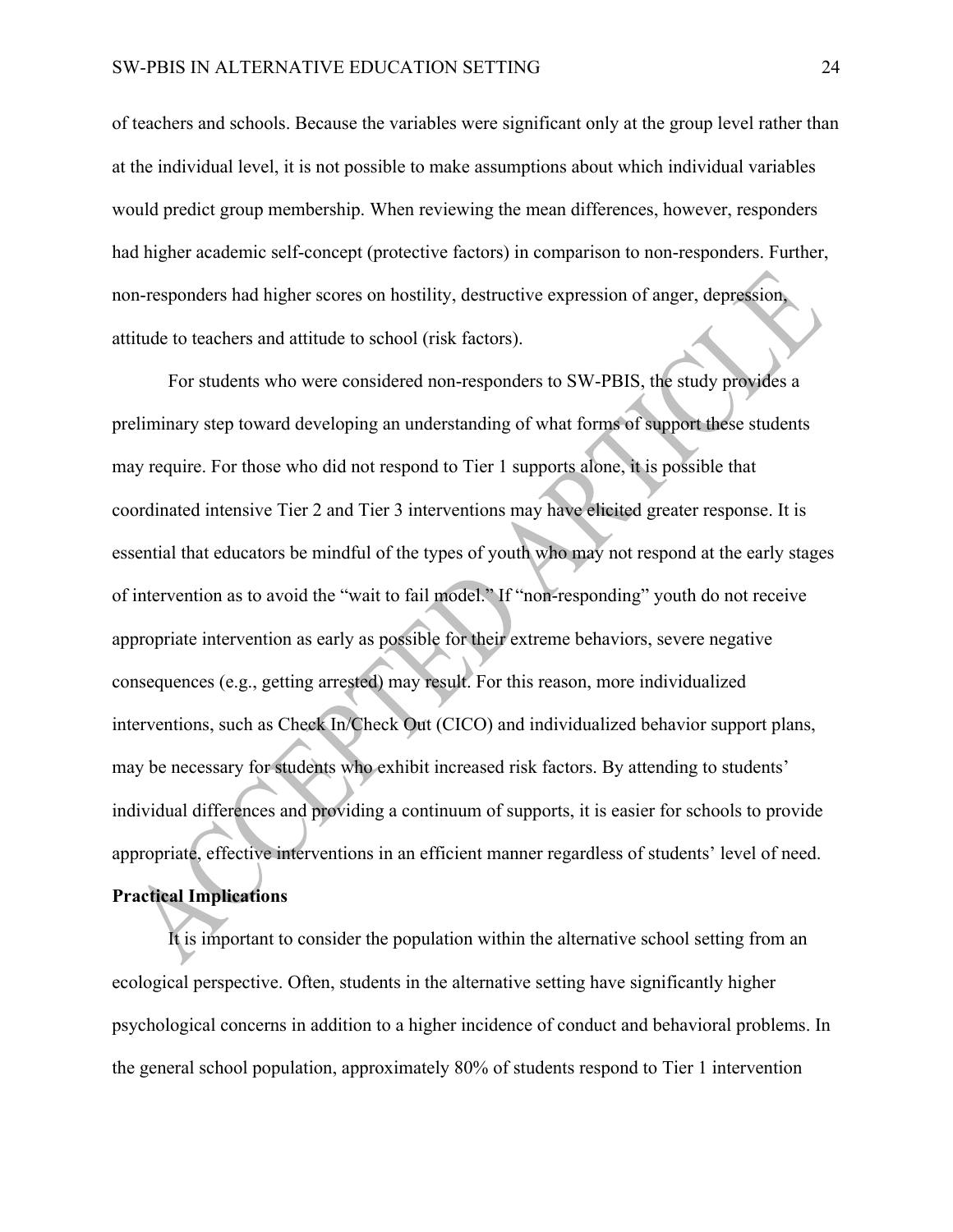alone (Lane, Oakes, & Menzies, 2014). Based on the high needs of the alternative school population, it is expected that a lower percentage of students in the alternative school setting would respond to Tier 1 supports and a higher percentage would need more intensive interventions and supports. As Simonsen and Sugai (2013) indicated, all three tiers of SW-PBIS can be implemented within the alternative school setting. Such support, however, must go beyond the services provided in the typical school setting to meet the needs of a more impacted population. For this project, investigators focused on supporting the school professionals in systematically developing Tier 1 supports as a means to build a strong foundation for a more comprehensive SW-PBIS approach in the future.

In the present study, 55% of students responded to SW-PBIS Tier 1 intervention alone (Table 1). Although more targeted and intensive interventions were not systematically implemented for the remaining 45% of students, the present study sheds light on the individual and school systems-level factors that may be negatively influencing students' responses to Tier 1 intervention. In addition to continued Tier 1 implementation, interventions at the Tier 2 and Tier 3 levels should address the key individual (i.e., hostility, destructive expression of anger, and depression) and environmental (i.e., academic self-concept, attitude toward school, and attitude toward teachers) risk factors identified in "non-responders".

Two of the key individual factors identified in the study were hostility and destructive expression of anger. Therefore, more targeted interventions that address anger may provide the support necessary to help students learn to control their emotions and respond positively to SW-PBIS. Over the past decade, research supports the efficacy of anger management interventions has proliferated. Specifically, group-based cognitive therapy that addresses hostility and anger management has been shown to be effective in a variety of settings, including schools,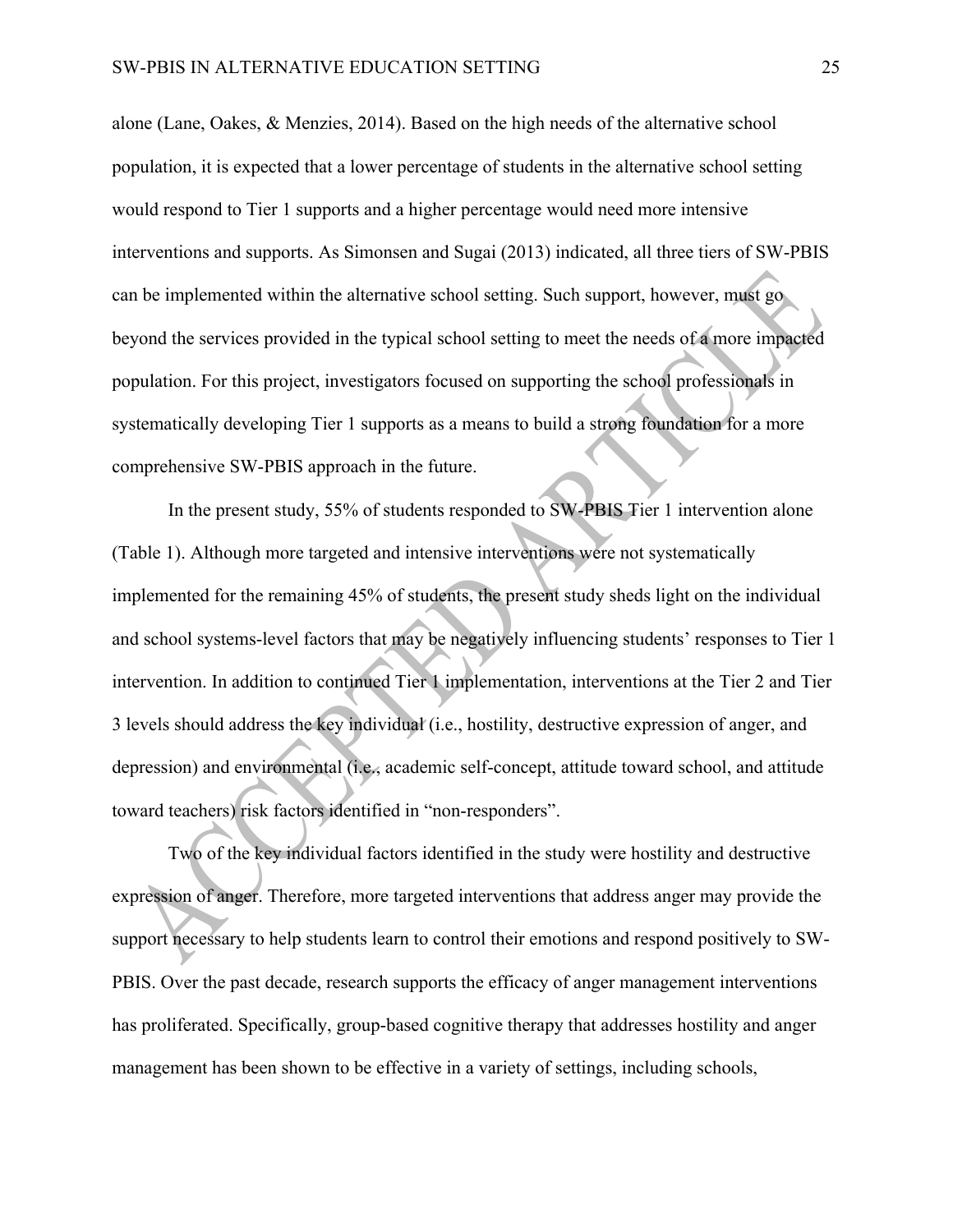community centers, inpatient facilities, residential treatment facilities, and correctional facilities (Feindler & Engel, 2011; Glick, 2003; Goldstein, Glick, & Gibbs,1998; Goldstein, Nensen, Daleflod, & Kalt, 2004; Nodarse, 1998). Although not studied in the alternative school setting, evidence across settings indicates that group-based anger management interventions may be appropriate in the alternative school setting for students who do not respond to Tier 1 SW-PBIS alone due to hostility and destructive expressions of anger.

In addition to individual factors, the school-level factors identified in non-responders also should be targeted through more intensive interventions. Although continued implementation of SW-PBIS may be enough to help a number of these non-responders to become more responsive, other PBIS interventions, such as CICO, may help students to develop better academic self-concept, attitude to teachers, and overall attitude to school. Research indicates that CICO can help to reduce misbehavior in the classroom (e.g., off-task, escape, aggression, attendance) and overall discipline referrals in a variety of settings, including alternative schools (Andrews, Houchins, & Varjas, 2017; Hawken, Bundock, Kladis, O'Keefe, & Barret, 2014; Maggin, Zurheide, Pickett, & Baille, 2015; Swoszowski, Evanovich, Ennis, & Jolivette, 2017). By working directly with a school mentor, such as a teacher, to develop goals and monitor progress, students in the alternative setting may develop a sense of accomplishment and belonging, leading to better attitude to teachers and school.

An examination of the different systems (i.e., individual, home, school, and community), showed that only the individual and school systems had significant differences between responders and non-responders to the SW-PBIS intervention. This result indicates that although individuals will have a wide variety of experiences in and perceptions of home and community systems, only the individual and school system predicted intervention response. Although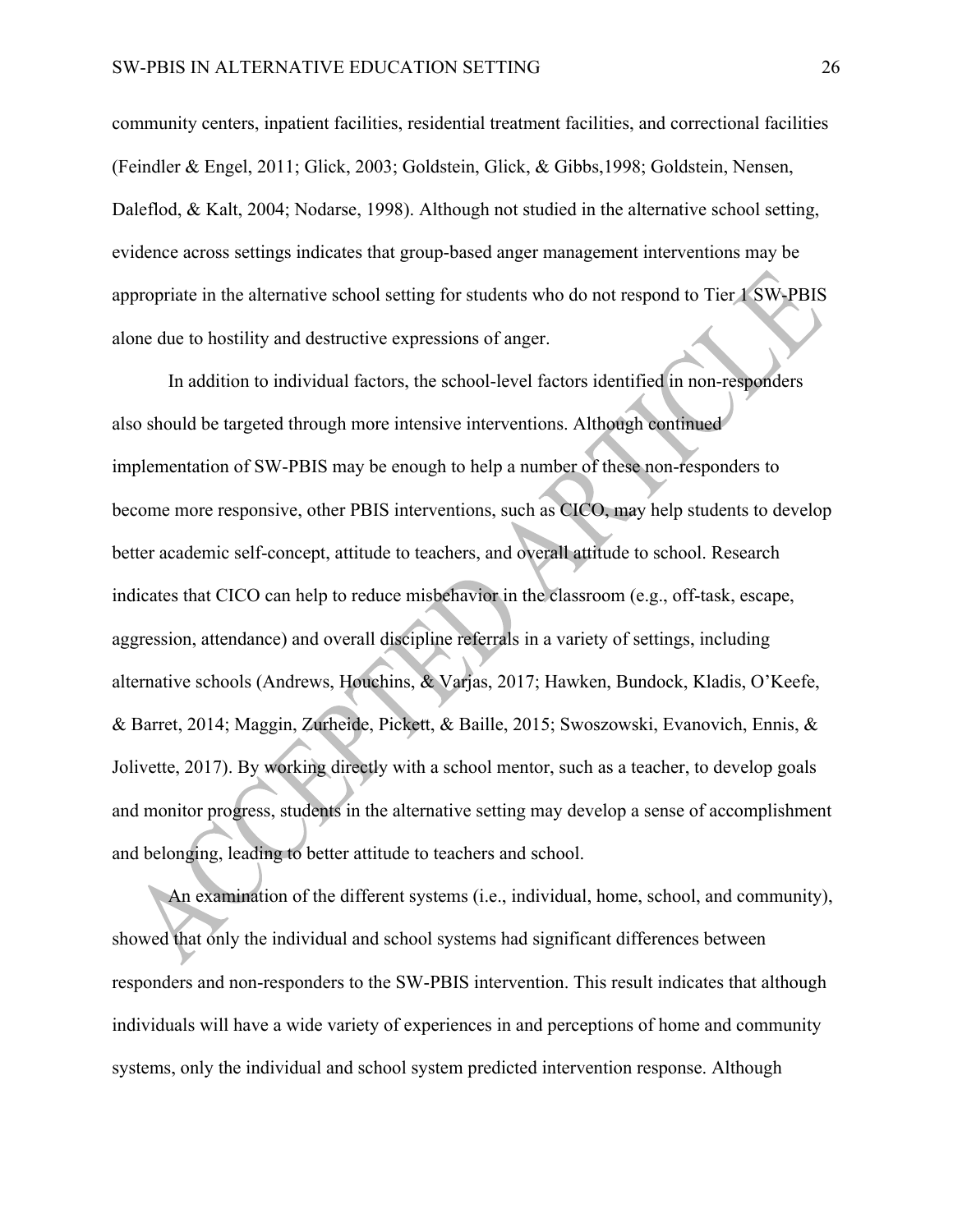schools may have more influence on the individual and school systems compared to home and community systems, schools should not abandon efforts to improve student experiences with and perceptions of the home or community systems. Rather, efforts to improve these systems may provide an indirect link to responsiveness to SW-PBIS. For example, improving parentchild relationships may not directly decrease ORDs or increase tickets earned, but it may improve familial stress. Thus, schools should focus on the individual and school systems for reducing problem behaviors and increasing positive behaviors at school, and use other methods to target the home and community systems.

Future research should not only consider the interventions that may help non-responders to become more responsive to SW-PBIS, but also help to identify which of these interventions are necessary for individual students. Although the current study looked specifically at the implementation of Tier 1 SW-PBIS in the alternative school setting and the ecological factors that affect students' response to intervention, future studies should focus on developing a robust three-tiered model that ensures that all students are getting the specific level of support necessary to be successful.

# **Limitations**

Several factors limit the generalizability of the current study. Because there was no control school with which to compare results, researchers were unable to draw conclusions regarding SW-PBIS effectiveness in the alternative school setting could not be drawn. In addition, the current study was conducted in only one alternative school with five core teachers, and a total of 42 student participants in the school-wide data analysis. Due to the alternative school's transient student population, the effect may have varied due to student attrition.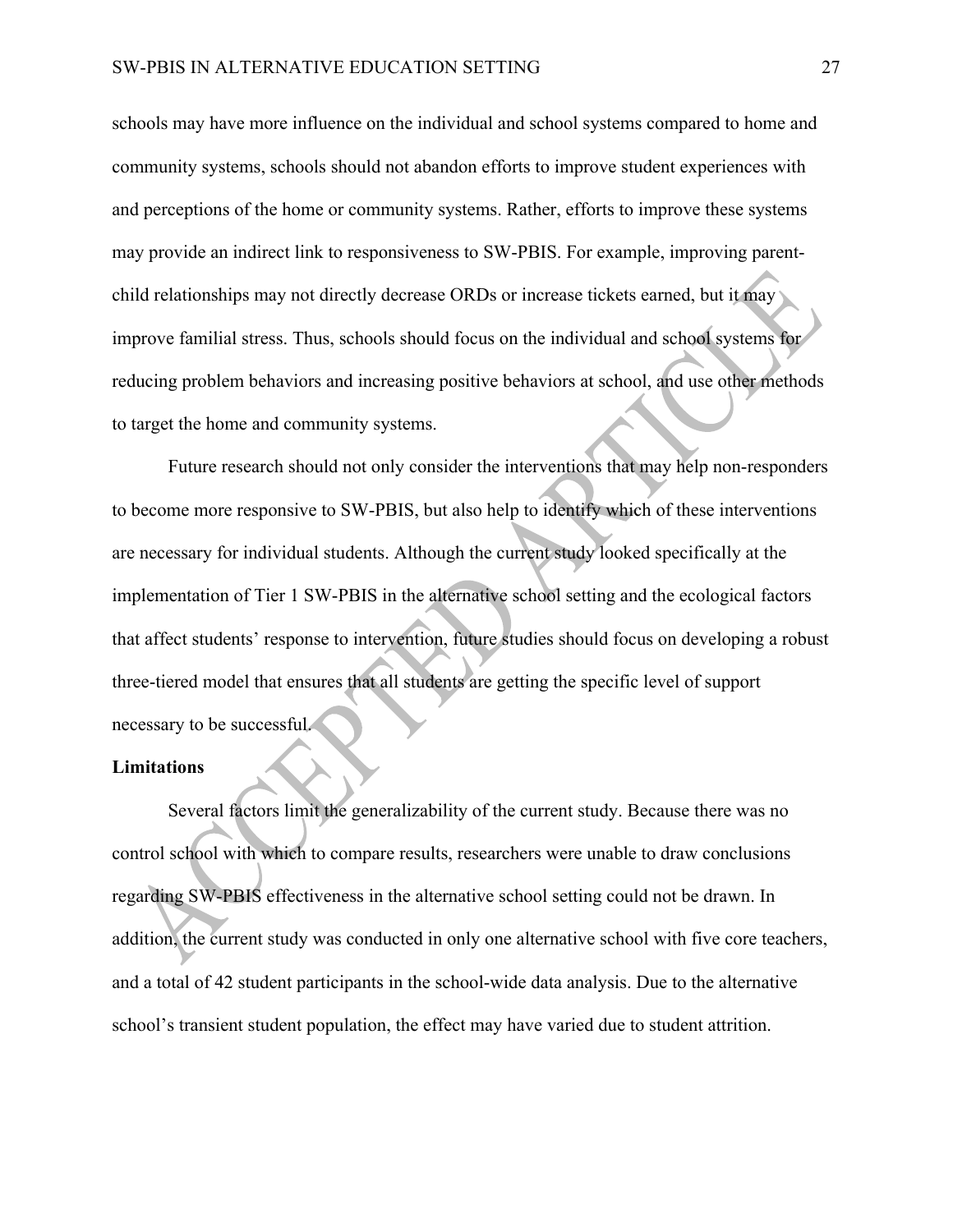A limitation inherent in the small sample size is the inability to generalize to a broader population. The community from which participating students come is largely Latinx, as reflected in the sample demographics. Further, over 90% of the students in the school receive a free or reduced-cost lunch, a strong indicator of socioeconomic status that is non-generalizable. In addition, the inclusion of students in special education was low, compared to the typical representation in this population. Investigators and school site professionals believe that this is misleading, as many of the students enrolled in the alternative education program, at this particular site, were receiving significant academic and social/emotional supports, but had not yet been identified as students with special needs. Rather, these students were often inaccurately perceived as "troubled/conduct-disordered" individuals at their home districts, as opposed to students with disabilities who would thrive with more supports. Further, the typical representation of disability in the alternative school population is not clear. Because disability data is not routinely collected and because some students do not always carry their label into alternative programs, the number of students with disabilities attending alternative schools throughout the country is unclear (Lehr & Lange, 2003). As such, the outcomes and related implications would be generalizable to a high needs population, including individuals with identified disabilities. The results of the study may not generalize to typical youth but are more reflective of those students on the periphery of school engagement.

There is evidence that SW-PBIS was not yet in full implementation. When considering the different structure of the alternative school within the county system and removing those items, however, implementation was at 79% implementation after the first year. This level of implementation is promising given the full effects of SW-PBIS have taken up to three years in previous studies (Bradshaw, Pas, Debnam, & Johnson, 2015).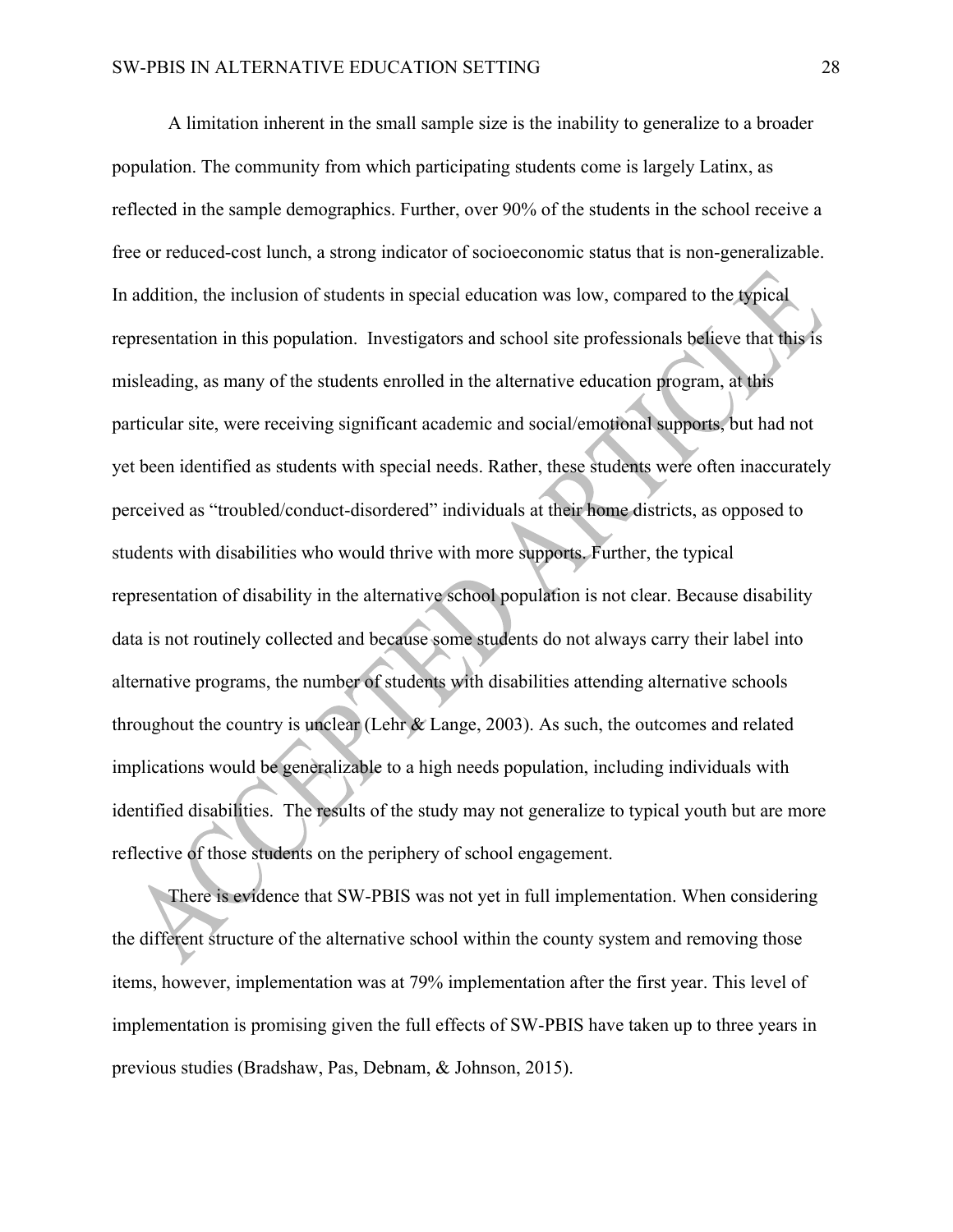Finally, the current study included only student self-report measures and did not consider other perspectives (e.g., teachers, staff). Although the measures provided insight into how students perceived the contexts within which they exist, gaining additional information about these contexts from more than one source (e.g., parents, community members) would better inform us which students are most likely to respond to SW-PBIS. Because these data were collected at one point in time, they do not provide developmental information. In future studies, student perceptions should be tracked over time to measure a developmental trajectory and to begin developing an understanding of the critical factors that affect students' lives.

# **Conclusion**

It is clear that students who enter alternative education programs at the high school level have significant behavioral and mental health needs. Significant differences in risk factors within the individual systems and school systems models, however, make it difficult to differentiate between responders and non-responders to SW-PBIS. Due to the significant differences in risk and protective factors of students in the alternative school setting, the implementation of a "one size fits all" intervention is an ineffective approach. To best serve students in the alternative school setting, it is critical that both educators and researchers continue working to understand which aspects of a school-wide intervention framework may be effective for particular students and further develop more intensive Tier 2 and Tier 3 interventions that meet the needs of students who do not respond to Tier 1 school-wide supports. Continued research in the use of SW-PBIS in the alternative school setting is needed, with specific emphasis in the identification and development of individual and school-based interventions to meet the particular needs of students who experience significant risk factors across all contexts.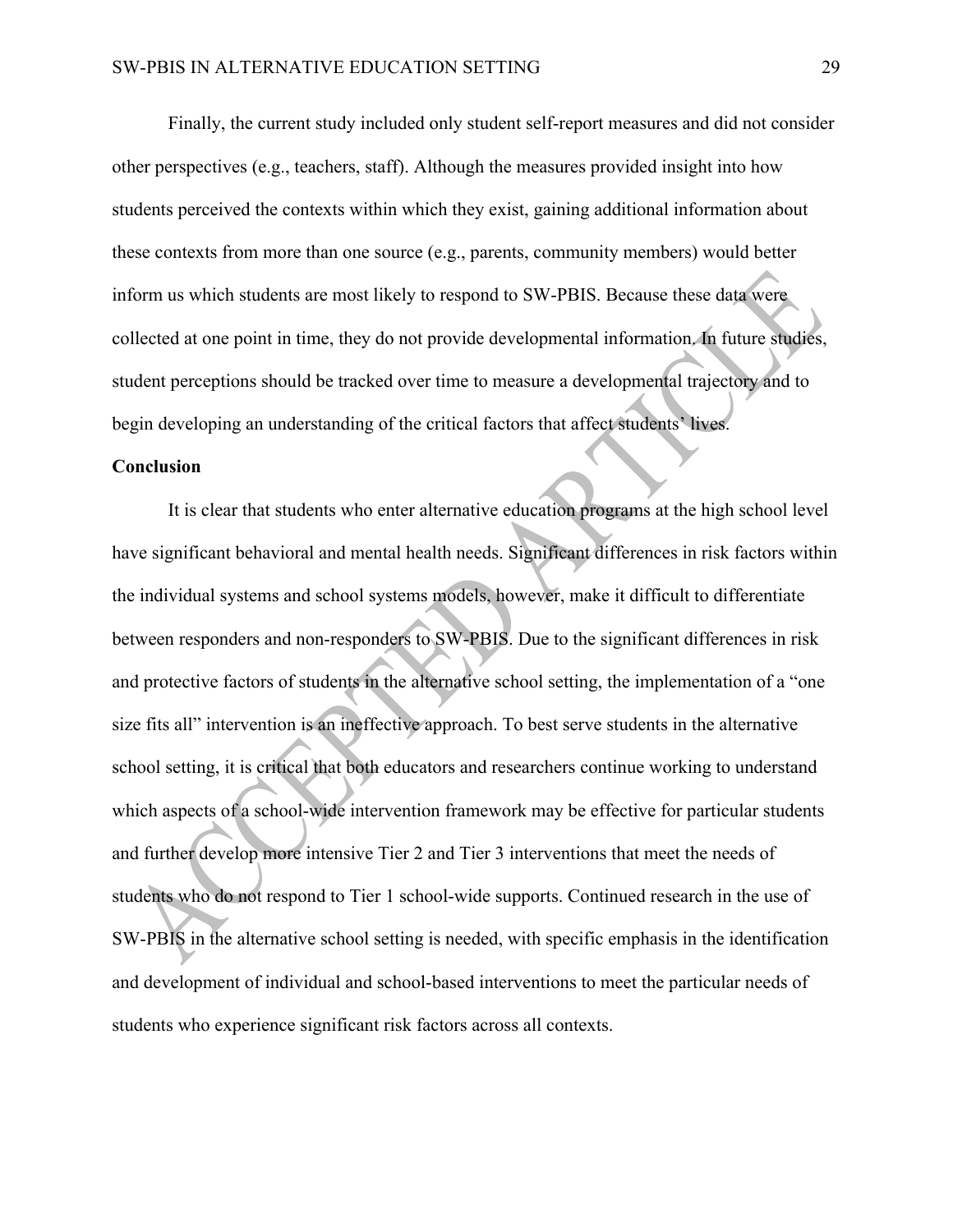# Table 1

*Multivariate Analysis of Variance of Individual, School, Home, and Community/Social Systems* 

|                             | Responders         |       | Non-responders |       |                |            |
|-----------------------------|--------------------|-------|----------------|-------|----------------|------------|
|                             | $(n = 22)$         |       | $(n=20)$       |       |                |            |
| Variable                    | M                  | SD    | $\overline{M}$ | SD    | $\overline{F}$ | $\eta_p^2$ |
| Individual system           |                    |       |                |       | $3.28*$        | 37         |
| Hostility                   | 13.59              | 3.16  | 17.05          | 4.34  | $8.38*$        |            |
| Destructive<br>expression   | 7.73               | 3.03  | 11.85          | 4.42  | $10.13*$       |            |
| Depression                  | 47.90              | 8.17  | 59.60          | 15.44 | $9.25*$        |            |
| Sense of<br>inadequacy      | 53.81              | 8.71  | 61.60          | 16.04 | 3.89           |            |
| Hope                        | 21.59              | 5.65  | 19.70          | 6.75  | 0.83           |            |
| Life<br>satisfaction        | 20.73              | 4.19  | 19.40          | 8.17  | 0.42           |            |
| School system               |                    |       |                |       | $3.20*$        | .04        |
| Academic<br>self-concept    | 26.09              | 8.08  | 20.40          | 6.73  | $6.38*$        |            |
| Attitude<br>toward school   | 55.29              | 14.12 | 66.00          | 13.01 | $6.36*$        |            |
| Attitude toward<br>teachers | 55.57              | 11.83 | 66.20          | 13.00 | $7.51*$        |            |
| Home system                 |                    |       |                |       | 1.94           |            |
| Family<br>conflict          | 14.00              | 4.75  | 17.50          | 6.68  | 3.92           |            |
| Relations with<br>parents   | $42.\overline{2}4$ | 12.51 | 40.65          | 14.00 | 0.15           |            |
| Community/social<br>system  |                    |       |                |       | 2.22           | .20        |
| Social stress               | 45.52              | 8.59  | 54.45          | 13.33 | 5.98           |            |
| Interpersonal<br>relations  | 50.38              | 7.85  | 46.70          | 7.72  | 2.32           |            |
| Community<br>caring         | 17.86              | 4.79  | 15.50          | 5.31  | 2.53           |            |
| Norms for<br>aggression     | 10.55              | 3.28  | 14.32          | 5.54  | 7.43           |            |

 $*_{p}$  < .05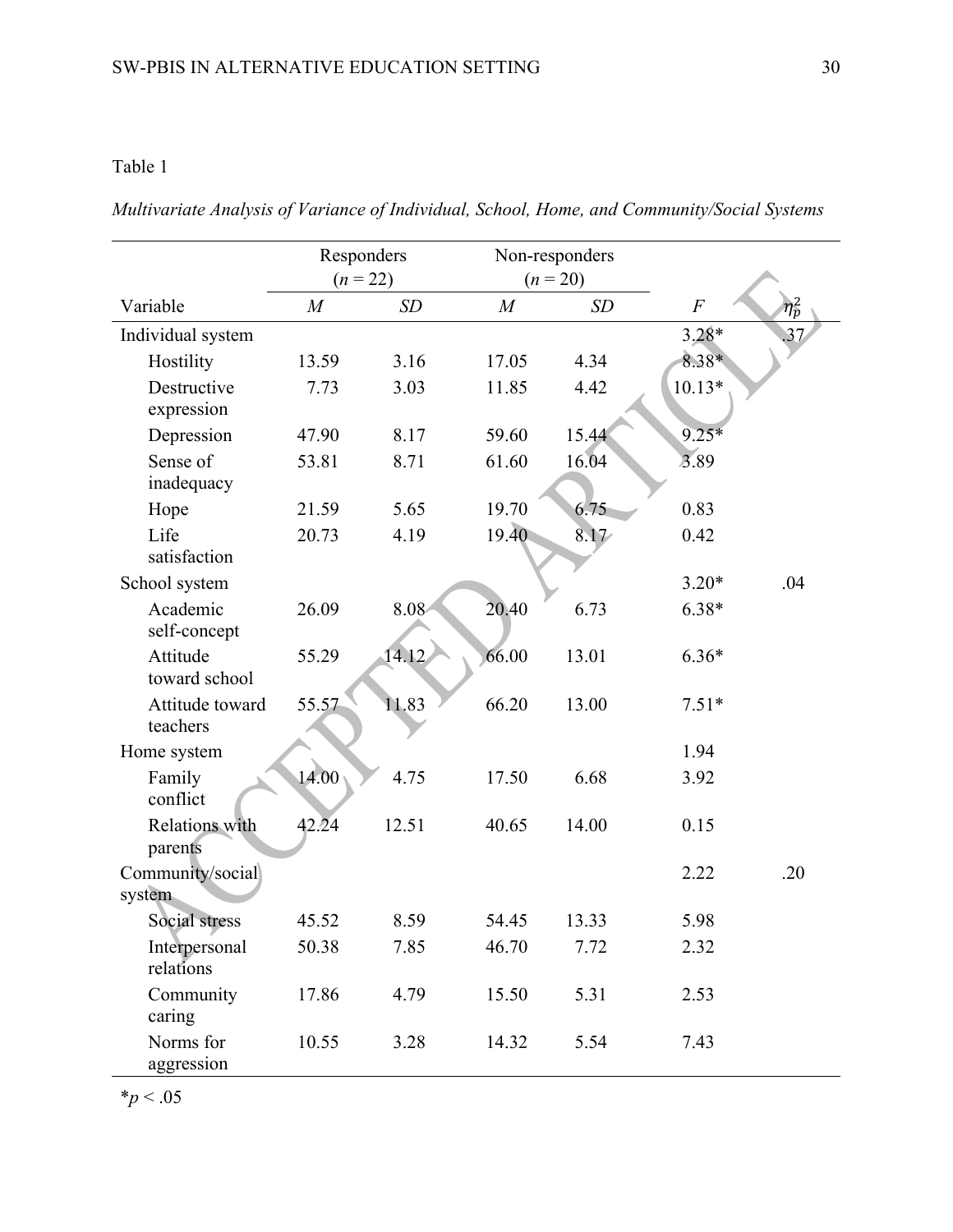

*Figure 1.* Percentage of critical components in place using the School-wide Evaluation Tool

(SET).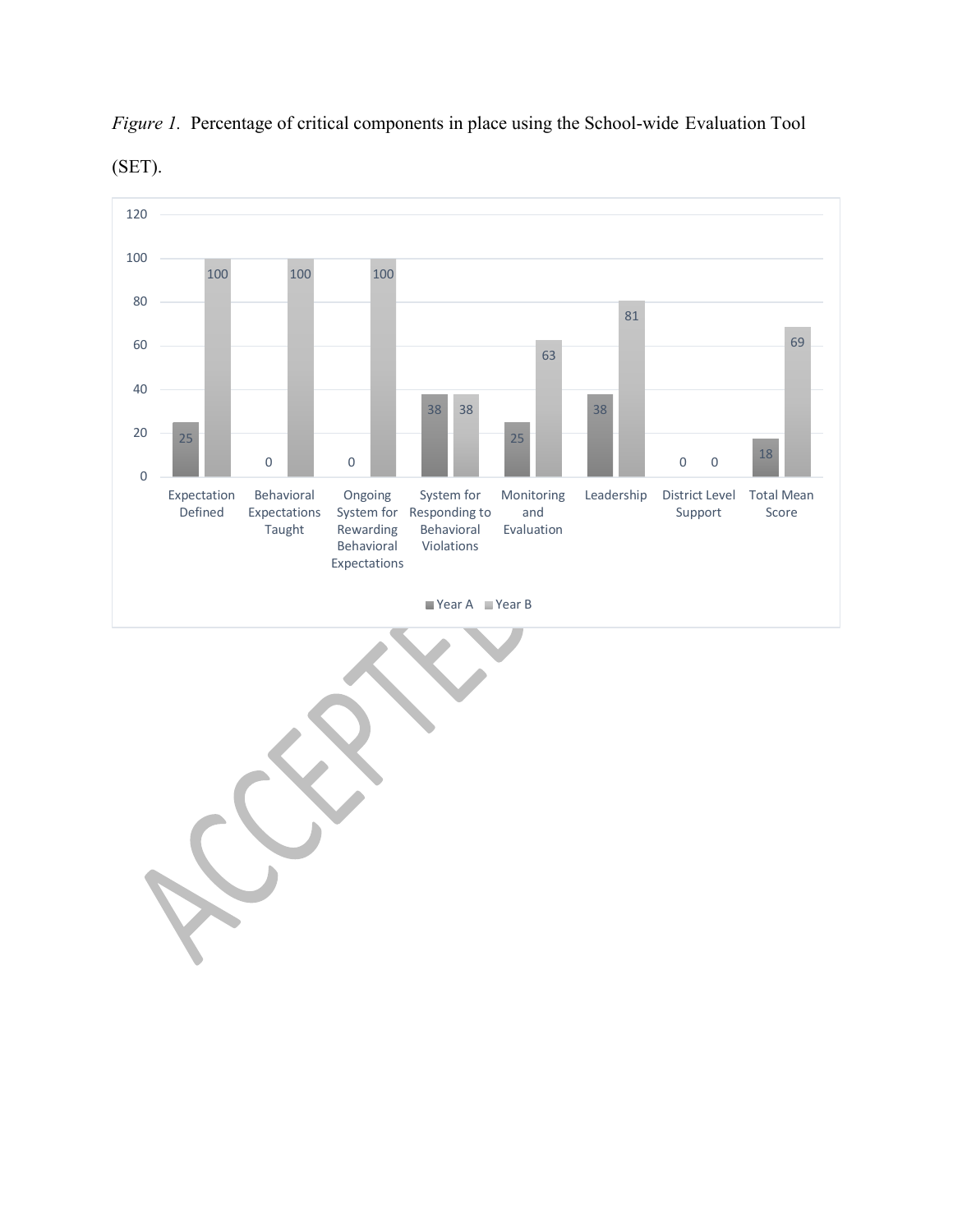#### **References**

- Andrews, W., Houchins, D., & Varjas, K. (2017). Student-directed check-in/check-out for students in alternative education settings. *Teaching Exceptional Children*, *49,* 380–390.
- Bambara, L. M., & Kern, L. (2005). *Individualized supports for students with problem behaviors*. New York, NY: The Guilford Press.
- Bohanon, H., Fenning, P., Carney, K. L., Missis-Kim, M. J., Anderson-Harriss, S., Moroz, K. B., . . . Pigott, T. D. (2006). School-wide application of positive behavior support in an urban high school: A case study. *Journal of Positive Behavior Interventions*, *8*, 131–145. doi:10.1177/10983007060080030201
- Boman, P., Curtis, D., Furlong, M. J., & Smith, D. C. (2006). Cross validation and Rasch analyses of the Multidimensional School Anger Inventory-Revised. *Journal of Psychoeducational Assessment*, *24,* 225–242. doi:10.1177/0734282906288472
- Bosworth, K., & Judkins, M. (2014). Tapping into the power of school climate to prevent bullying: One application of school-wide positive behavior interventions and supports. *Theory into Practice*, *53*, 300–307.
- Bradshaw, C. P., Pas, E. T., Debnam, K. J., & Johnson, S. L. (2015). A focus on implementation of positive behavioral interventions and supports (PBIS) in high schools: Associations with bullying and other indicators of school disorder. *School Psychology Review*, *44*, 480–498. doi:10.17105/spr-15-0105.1
- Burke, M. D., Davis, J. L., Hagan-Burke, S., Lee, Y. H., & Fogarty, M. S. (2014). Using SWPBS expectations as a screening tool to predict behavioral risk in middle school. *Journal of Positive Behavior Interventions, 16*, 5–17.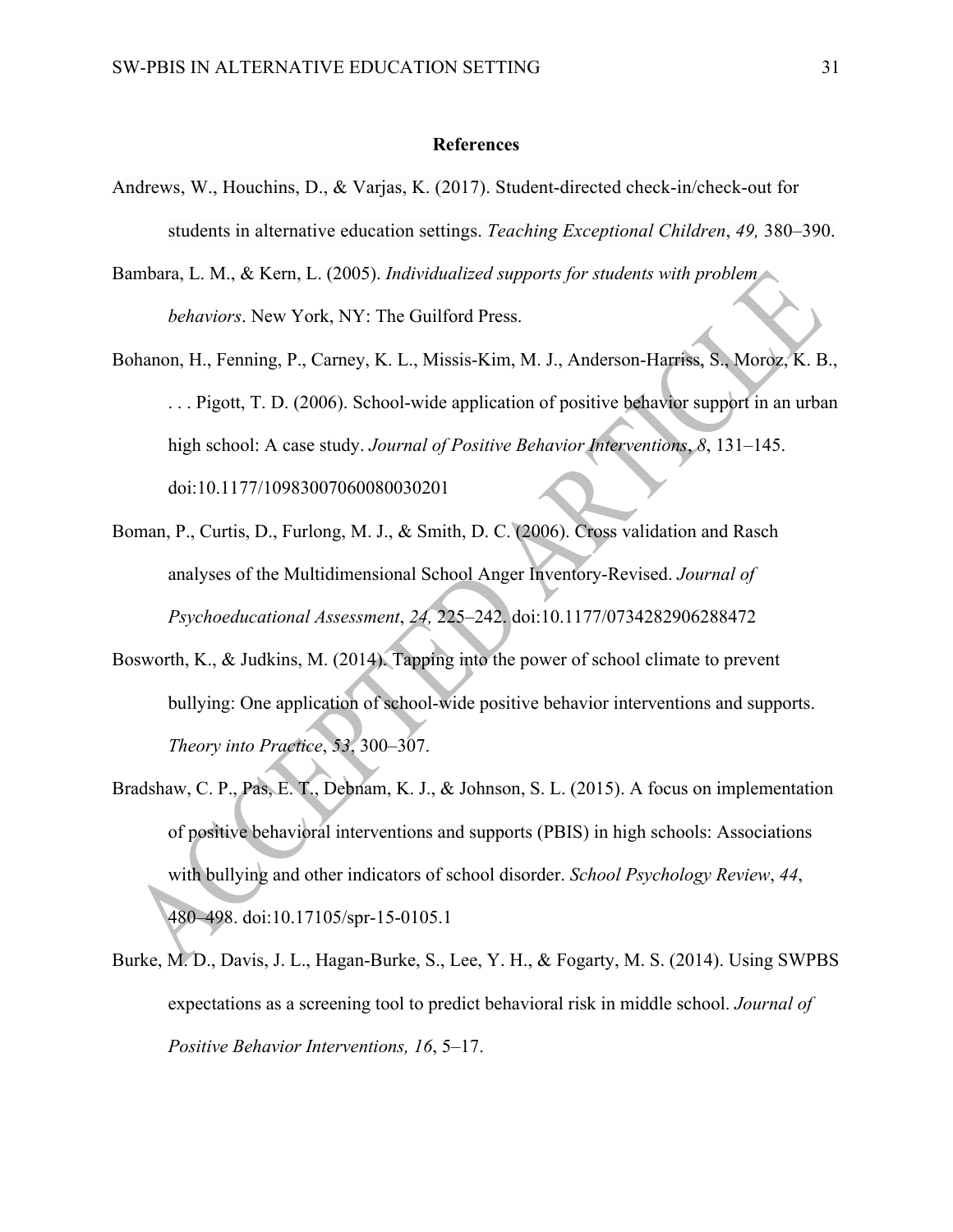- Childs, K. E., Kincaid, D., George, H. P., & Gage, N. A. (2016). The relationship between school-wide implementation of positive behavior intervention and supports and student discipline outcomes. *Journal of Positive Behavior Interventions*, *18*, 89–99.
- Chitiyo, M., May, M. E., & Chitiyo, G. (2012). An assessment of the evidence-base for schoolwide positive behavior support. *Education and Treatment of Children*, *35*, 1–24. doi:10.1353/etc.2012.0000
- Cox, S. M., Davidson, W. S., & Bynum, T. S. (1995). A meta-analytic assessment of delinquency-related outcomes of alternative education programs. *Crime and Delinquency*, *41*, 219–234. doi:10.1177/0011128795041002004
- DeAngelis, K. J., & Presley, J. B. (2011). Toward a more nuanced understanding of new teacher attrition. *Education and Urban Society*, *43*, 598–626.
- Diener, E., Emmons, R. A., Larsen, R. J., & Griffin, S. (1985). The Satisfaction with Life Scale. *Journal of Personality Assessment*, *49,* 71–75. doi:10.1207/s15327752jpa4901\_13
- Donnellan, M. B., Trzesniewski, K. H., Robins, R. W., Moffitt, T. E., & Caspi, A. (2005). Low self-esteem is related to aggression, antisocial behavior, and delinquency. *Psychological Science*, *16,* 328–335.
- Farkas, M. S., Simonsen, B., Migdole, S., Donovan, M. E., Clemens, K., & Cicchese, V. (2012). School-wide positive behavior supports in an alternative school setting: An evaluation of fidelity, outcomes, and social validity of Tier 1 implementation. *Journal of Emotional and Behavioral Disorders, 20*, 275–288. doi:10.1177/1063426610389615
- Feindler, E. A., & Engel, E. C. (2011). Assessment and intervention for adolescents with anger and aggression difficulties in school settings. *Psychology in the Schools*, *48,* 243–253.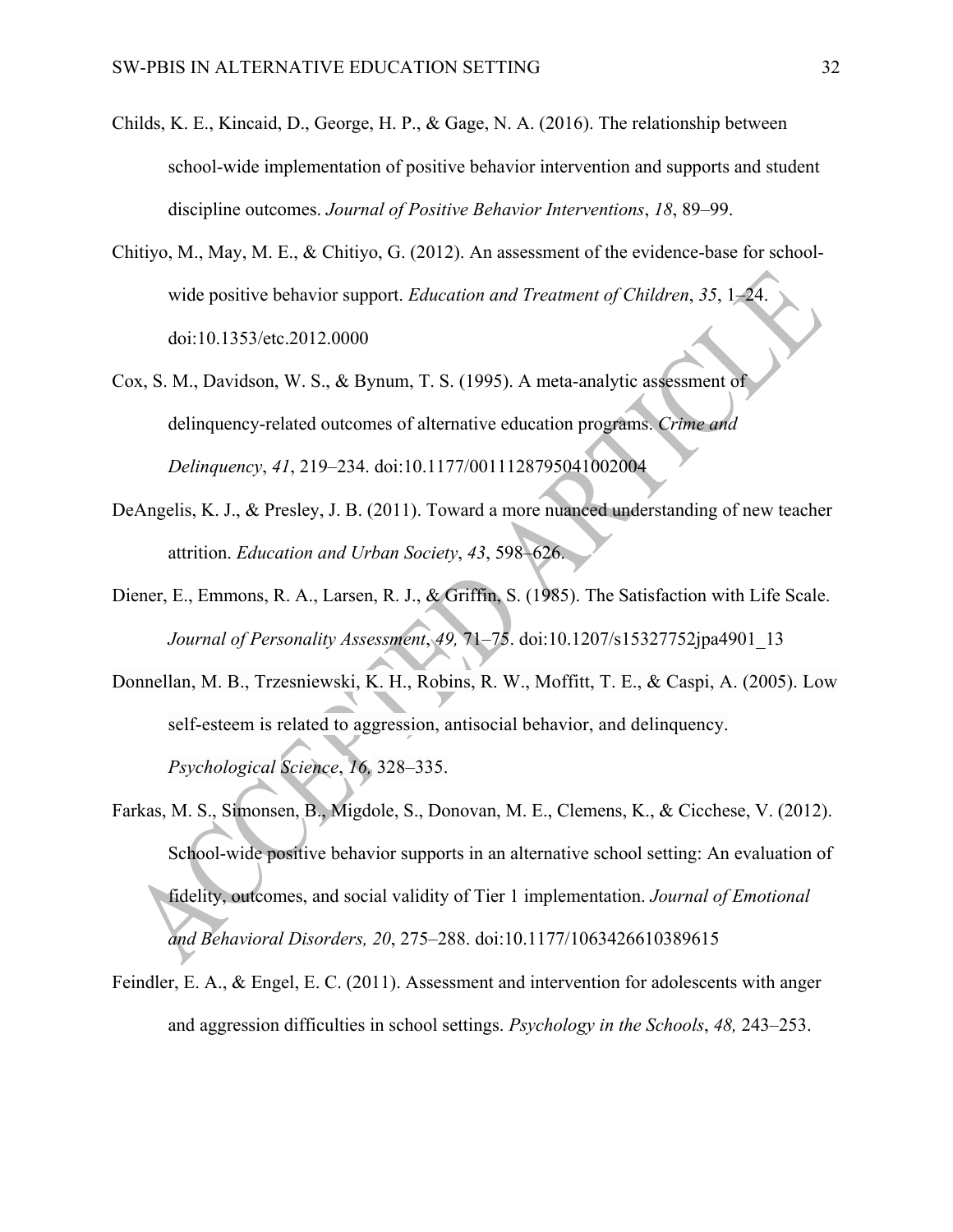- Foorman, B., York, M., Santi, K., & Francis, D. J. (2008). Contextual effects on predicting risks for reading difficulties in first and second grade. *Reading & Writing Quarterly*, *21*, 371–394.
- Freeman, J., Simonsen, B., Briere, D. E., & MacSuga-Gage, A. S. (2013). Pre-service teacher training in classroom management: A review of state accreditation policy and teacher preparation programs. *Teacher Education and Special Education*, *37*, 106–120.
- Furlong, M. J., You, S., Smith, D. C., Gonzalez, V., Boman, P., Shimoda, Y., . . . Grazioso, M. (2013). An examination of the factorial invariance and refinement of the Multidimensional School Anger Inventory for five Pacific Rim countries. *International Journal of School & Educational Psychology*, *1,* 2–35. doi:10.1080/21683603.2013.780194
- Gagnon, J. C., Rockwell, S. B., & Scott, T. M. (2008). Positive behavior supports in exclusionary schools: A practical approach with what we know. *Focus on Exceptional Children*, *41*, 1–20.
- Gelbar, N. W., Jaffery, R., Stein, R., & Cymbala, H. (2015). Case study on the implementation of school-wide positive behavioral interventions and supports in an alternative educational setting. *Journal of Education and Psychological Consultation*, *25*, 287–313.
- Glick, B. (2003). Aggression replacement training: A comprehensive intervention for aggressive youth. In B. Schwartz (Ed.), *Correctional psychology: Practice, programming, and administration* (pp. 14:1–14:20). Kingston, NJ: Civic Research Institute.
- Goldstein, A. P., Glick, B., & Gibbs, J. C. (1998). *Aggression replacement training: A comprehensive intervention for aggressive youth* (Rev. ed.). Champaign, IL: Research Press.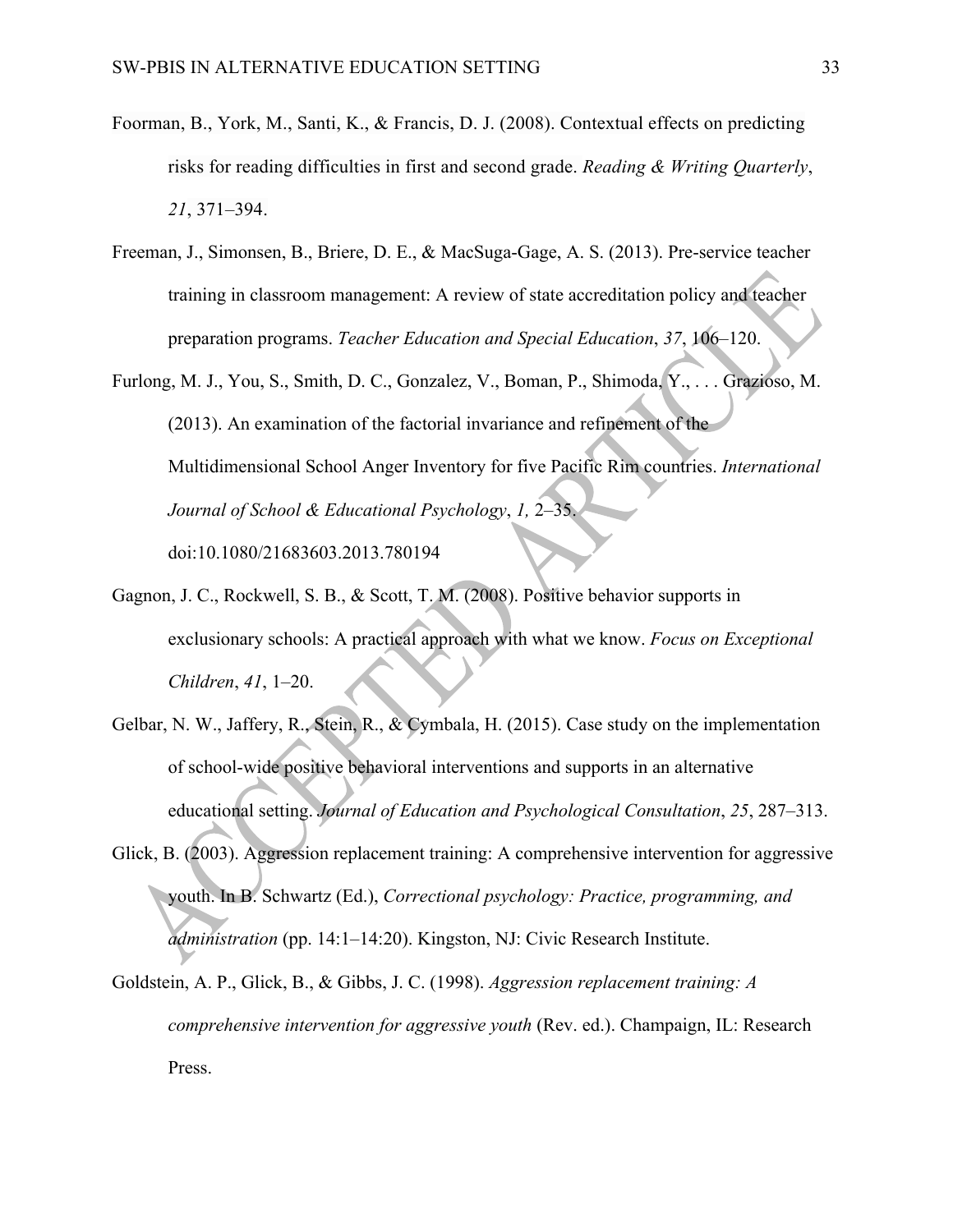- Goldstein, A. P., Nensen, R., Daleflod, B., & Kalt, M. (Eds.). (2004). *New perspectives on aggression replacement training: Practice, research, and application*. West Sussex, England: John Wiley & Sons.
- Greenwald, A. G., Banaji, M. R., Rudman, L. A., Farnham, S. D., Nosek, B. A., & Mellott, D. S. (2002). A unified theory of implicit attitudes, stereotypes, self-esteem, and selfconcept. *Psychological Review*, *109*, 3–25.
- Hanson, T. L., & Kim, J. O. (2007). *Measuring resilience and youth development: the psychometric properties of the Healthy Kids Survey.* (Issues & Answers Report, REL 2007–No. 034). Washington, DC: U.S. Department of Education, Institute of Education Sciences, National Center for Education Evaluation and Regional Assistance, Regional Educational Laboratory West. Retrieved from http://ies.ed.gov/ncee/edlabs
- Harms, A. L. S. (2010). *A three-tier model of integrated behavior and learning supports: Linking system-wide implementation to student outcomes.* Retrieved from ProQuest Information & Learning. (AAI3433110).
- Hawken, L. S., Bundock, K., Kladis, K., O'Keeffe, B., & Barrett, C. A. (2014). Systematic review of the check-in, check-out intervention for students at-risk for emotional and behavioral disorders. *Education and Treatment of Children*, *37*, 635–658.
- Horner, R., Sugai, G., Smolkowski, K., Todd, A., Nakasato, J., & Esperanza, J. (2009). A randomized control trial of school-wide positive behavior support in elementary schools. *Journal of Positive Behavior Interventions*, *11*(3), 113–144.
- Horner, R. H., Todd, A. W., Lewis-Palmer, T., Irvin, I. K., Sugai, G., & Boland, J. B. (2004). The school-wide evaluation tool (SET): A research instrument for assessing school-wide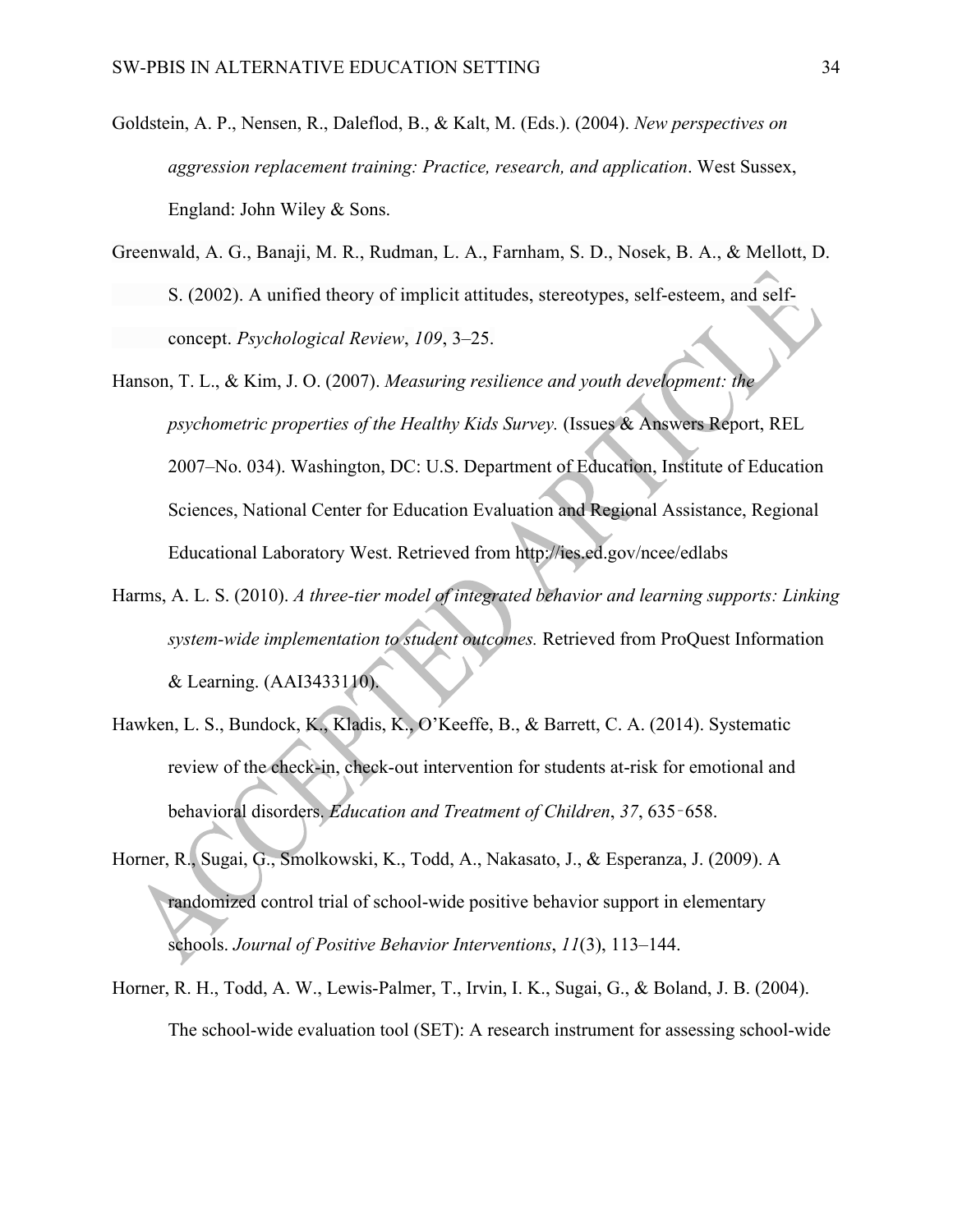positive behavior support. *Journal of Positive Behavior Interventions*, *6*, 3–12. doi:10.1177/10983007040060010201

- Irvin, L., Tobin, T., Sprague, J. R., Sugai, G., & Vincent, C. G. (2004). Validity of office discipline referrals measures as indices of school-wide behavioral status and effects of school-wide behavioral interventions. *Journal of Positive Behavior Interventions*, *6*, 34– 52. doi:10.1177/10983007040060030201
- Jolivette, K., McDaniel, S. C., Sprague, J., Swain-Bradway, J., & Ennis, R. P. (2012). Embedding the positive behavioral interventions and supports framework into the complex array of practices within alternative education settings: A decision-making process. *Assessment for Effective Intervention*, *38*, 15–29. doi:10.1177/153450841254450
- Jolivette, K., Scheuermann, B., & Parks Ennis, R. (2015). Multi-tiered system of supports within secure residential juvenile facilities. *Residential Treatment for Children & Youth*, *32,* 254– 256.
- Kassis, W., Artz, S., & White, J. (2017). Understanding depression in adolescents: A dynamic prosocial web of risk and protective factors. *Child & Youth Care Forum*, *46,* 721–743.
- Kincaid, D., Dunlap, G., Kern, L., Lane, K. L., Bambara, L. M., Brown, . . . Knoster, T. P. (2016). Positive behavior support: A proposal for updating and refining the definition. *Journal of Positive Behavior Interventions*, *18*, 69–73.

Kolaitis, G., Giannakopoulos, G., Tomaras, V., Christogiogos, s., Pomini, V., Layiou-Lignos, E. . . Tsiantis, J. (2014). Self-esteem and social adjustment in depressed youths: A randomized trial comparing psychodynamic psychotherapy and family therapy. *Psychotherapy and Psychosomatics*, *83*(4), 249–251.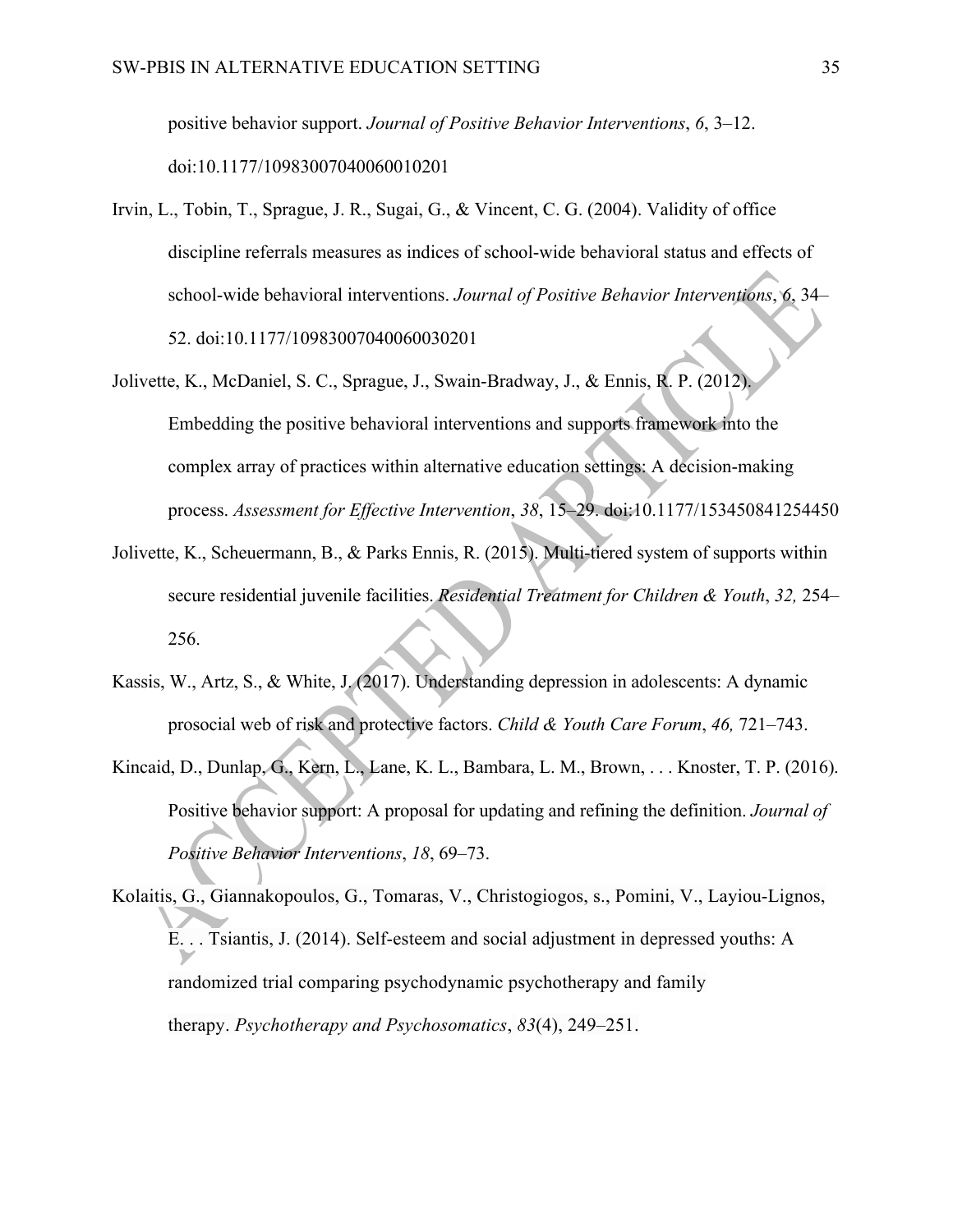- Kurdek, L. A., Fine, M. A., & Sinclair, R. J. (1995). School adjustment in sixth graders: Parenting transitions, family climate, and peer norm effects. *Child Development*, *66,* 430– 445. doi:10.2307/1131588
- Lane, K. L., Oakes, W. P., & Menzies, H. M. (2014). Comprehensive, integrated, three-tiered models of prevention: Why does my school—and district—need an integrated approach to meet students' academic, behavioral, and social needs? *Preventing School Failure: Alternative Education for Children and Youth*, *58*, 121–128.
- Lam, C., & McBride-Chang, C. (2007). Resilience in young adulthood: The moderating influences of gender-related personality traits and coping flexibility. *Sex Roles*, *56*(3), 159–172.
- Lassen, S. R., Steele, M. M., & Sailor, W. (2006). The relationship of school-wide positive behavior support to academic achievement in an urban middle school*. Psychology in the Schools*, *43*, 701–712. doi:10.1002/pits.20177
- Leadbeater, B. J. R., & Way, N. (Eds.). (2007). *Urban girls revisited: Building strengths*. New York, NY: New York University Press.
- Lehr, C. A., & Lange, C. M. (2003). Alternative schools serving students with and without disabilities: What are the current issues and challenges? *Preventing School Failure, 47,* 59–65.
- Lehr, C., Tan, C., & Ysseldyke, J. (2009). Alternative schools: A synthesis of state-level policy and research. *Remedial and Special Education*, *30*, 19–32. doi:10.1177/0741932508315645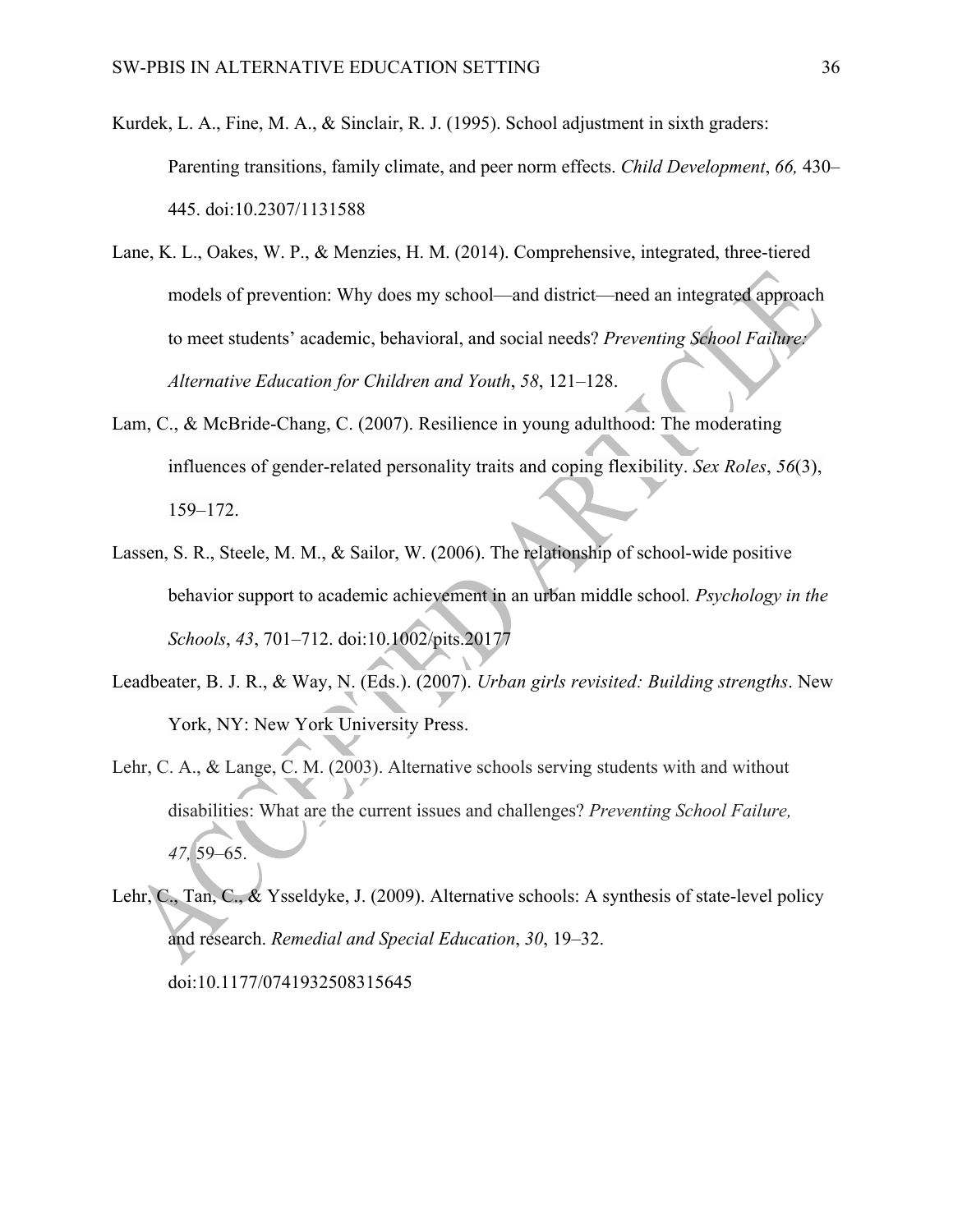- Loeber, R., Farrington, D. P., Stouthamer-Loeber, M., & White, H. R. (2008). *Violence and serious theft: Development and prediction from childhood to adulthood*. Mahwah, NJ: Lawrence Erlbaum.
- Maggin, D. M., Zurheide, J., Pickett, K. C., & Baillie, S. J. (2015). A systematic evidence review of the Check-In/Check-Out program for reducing student challenging behaviors. *Journal of Positive Behavior Interventions*, *17*, 197–208.
- Michail, S. (2011). Understanding school responses to students' challenging behavior: A review of literature. *Improving Schools*, *14*, 156–171.
- Nodarse, M. V. (1998). The effects of "aggression replacement training" on adolescents with an emotional handicap. *Dissertations Abstracts International: Section B: The Sciences and Engineering*, *58,* 6242–6307.
- Positive Behavioral Interventions & Supports. (n.d.). *School-wide Positive Behavioral Interventions and Supports.* Retrieved from http://www.pbis.org/.
- Reynolds, C. R., & Kamphaus, R. W. (2004). *Behavior assessment system for children* (2nd ed.). Circle Pines, MN: American Guidance Service.
- Rose, L. C., & Gallup, A. M. (2005). The 48th annual Phi Delta Kappa/Gallup poll of the public's attitudes toward the public schools. *Phi Delta Kappan*, *98*, NP1–NP32.
- Ross, S. W., Romer, N., & Horner, R. H. (2012). Teacher well-being and the implementation of school-wide positive behavior interventions and supports. *Journal of Positive Behavior Interventions*, *14*, 118–128.
- Sander, J. B., & Sharkey, J. D. (2007, March). *A review of ecological strategies and programs to address adolescent behavior problems*. Poster presented at the National Association of School Psychologists Conference. New York.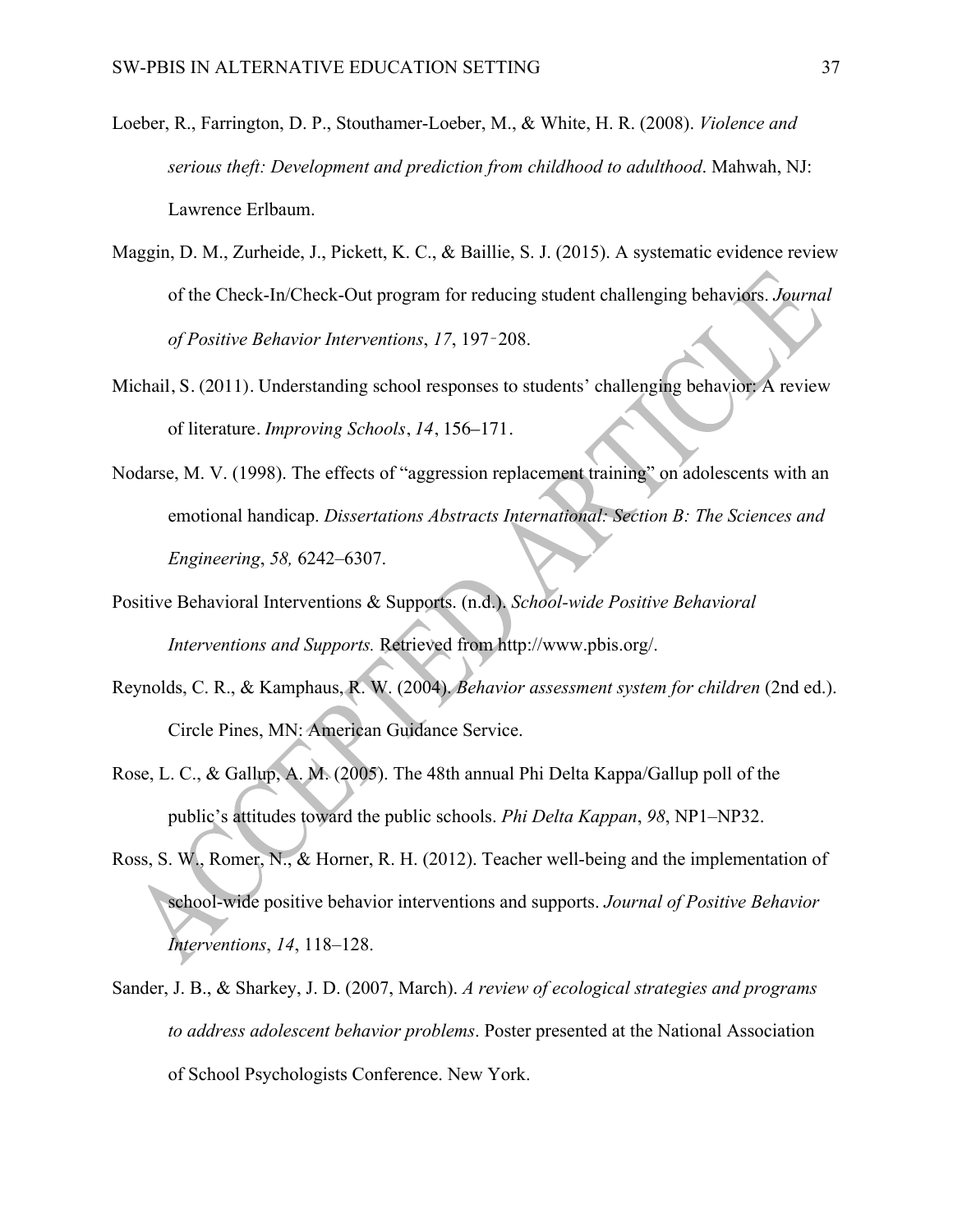- Sameroff, A. J., & Mackenzie, M. J. (2003). Research strategies for capturing transactional models of development: The limits of the possible. *Development and Psychopathology*, *15,* 613–640. doi:10.1017/S0954579403000312
- Schwab, J. R., Johnson, Z. G., Ansley, B. M., Houchins, D. E., & Varjas, K. (2016). A literature review of alternative school academic interventions for students with and without disabilities. *Preventing School Failure*, *60*, 194–206. doi:10.1080/1045988X.2015.1067874
- Simonsen, B., Jeffrey-Pearsall, J., Sugai, G., & McCurdy, B. (2011). Alternative setting-wide positive behavior support. *Behavioral Disorders*, *36*, 213–224.
- Simonsen, B., & Sugai, G. (2013). PBIS in alternative education settings: Positive support for youth with high-risk behavior. *Education & Treatment of Children*, *36*, 3–14. doi:10.1353/etc.2013.0030
- Snyder, C. R., Hoza, B., Pelham, W. E., Rapoff, M., Ware, L., Danovsky, M., . . . Stahl, K. J. (1997). The development and validation of the Children's Hope Scale. *Journal of Pediatric Psychology*, *22*, 399–421. doi:10.1093/jpepsy/22.3.399
- Snyder, T. D., de Brey, C., & Dillow, S. A. (2016). *Digest of education statistics 2015* (NCES 2016-014). Washington, DC: National Center for Education Statistics, Institute of Education Sciences, U.S. Department of Education.
- Solomon, B. G., Klein, S. A., Hintze, J. M., Cressey, J. M., & Peller, S. L. (2012). A metaanalysis of school-wide positive behavior support: An exploratory study using single-case synthesis. *Psychology in the Schools*, *49*, 105–121. doi:10.1002/pits.20625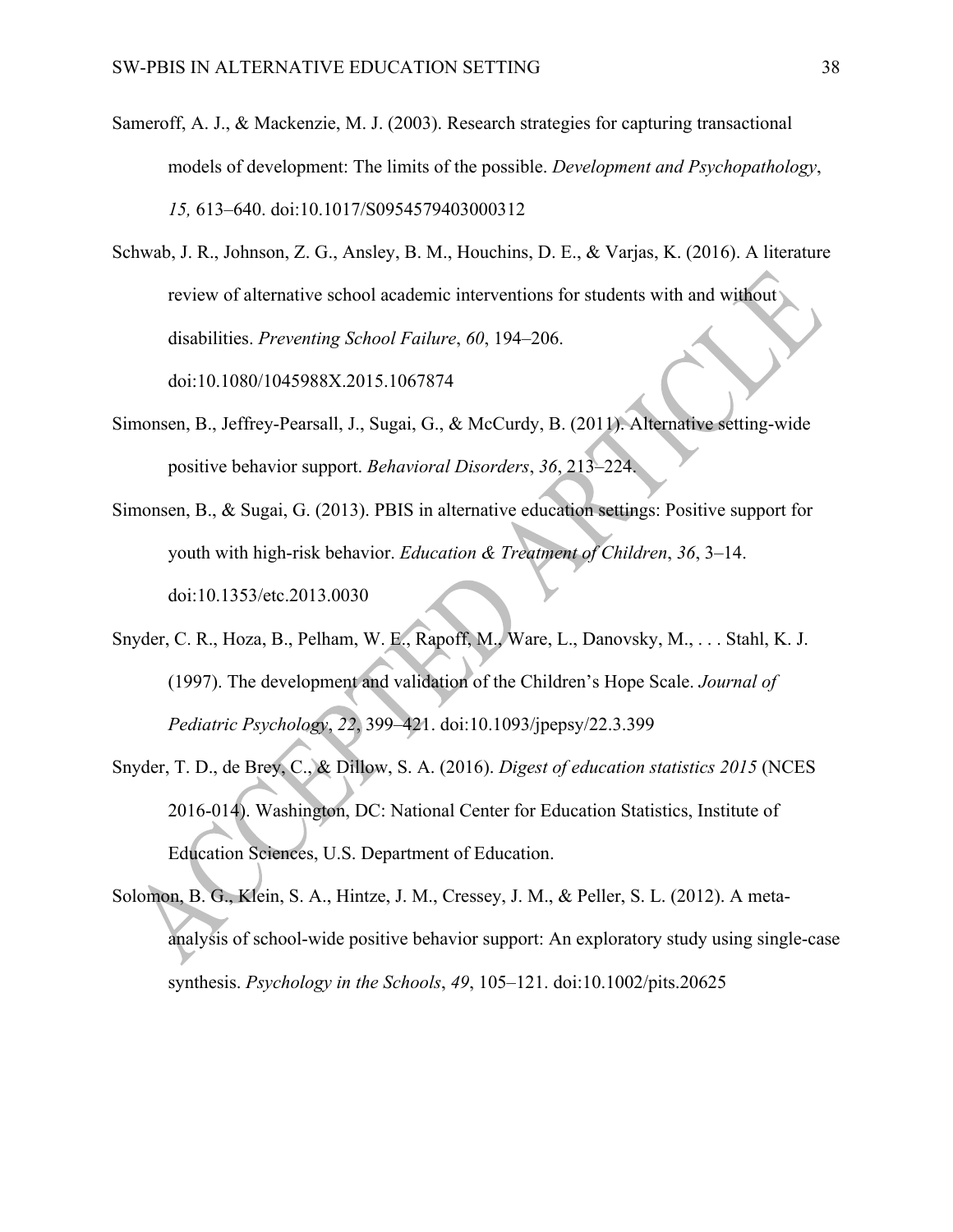- Sprague, J. R., Scheuermann, B., Wang, E., Nelson, C. M., Jolivette, K., & Vincent, C. (2012). Adopting and adapting PBIS for secure juvenile justice settings: Lessons learned. *Education and Treatment of Children*, *36*, 121–134.
- Stormshak, E. A., & Dishion, T. J. (2002). An ecological approach to child and family clinical counseling psychology. *Clinical Child and Family Psychology Review, 5*, 197-215.
- Stronge, J. H., Ward, T. J., & Grant, L. W. (2011). What makes good teachers good? A crosscase analysis of the connection between teacher effectiveness and student achievement. *Journal of Teacher Education*, *62*, 339–355.
- Sugai, G., Hagan-Burke, S., & Lewis-Palmer, T. (2004). School-wide discipline and instructional classroom management: A systems approach. In C. Darch & E. Kame'enui (Eds.), *Instructional classroom management: A proactive approach to behavior management*  (2nd ed., pp. 218–248). Upper Saddle River, NJ: Merrill.
- Sugai, G., & Horner, R. H. (2009). Defining and describing school-wide positive behavior support. In W. Sailor, G. Dunlap, G. Sugai, & R. H. Horner (Eds.) *Handbook of positive behavior support* (pp. 307–326). New York, NY: Springer.
- Sugai, G., Horner, R. H., Dunlap, G., Hieneman, M., Lewis, T. J., Michael Nelson, C. . . Ruef, M. (2000). Applying positive behavior support and functional behavior assessments in schools. *Journal of Positive Behavior Interventions, 2*(3), 131–143.
- Sugai, G., Horner, R. H., & Todd, A. W. (2000). *Effective behavior support: Self-assessment survey*. Eugene, OR: University of Oregon, Positive Behavioral Interventional and Supports Technical Assistance Center.
- Sugai, G., Lewis-Palmer, T., Todd, A. W., & Horner, R. H. (2001). *School-wide Evaluation Tool 2.0.* Eugene, OR: Educational and Community Supports, University of Oregon.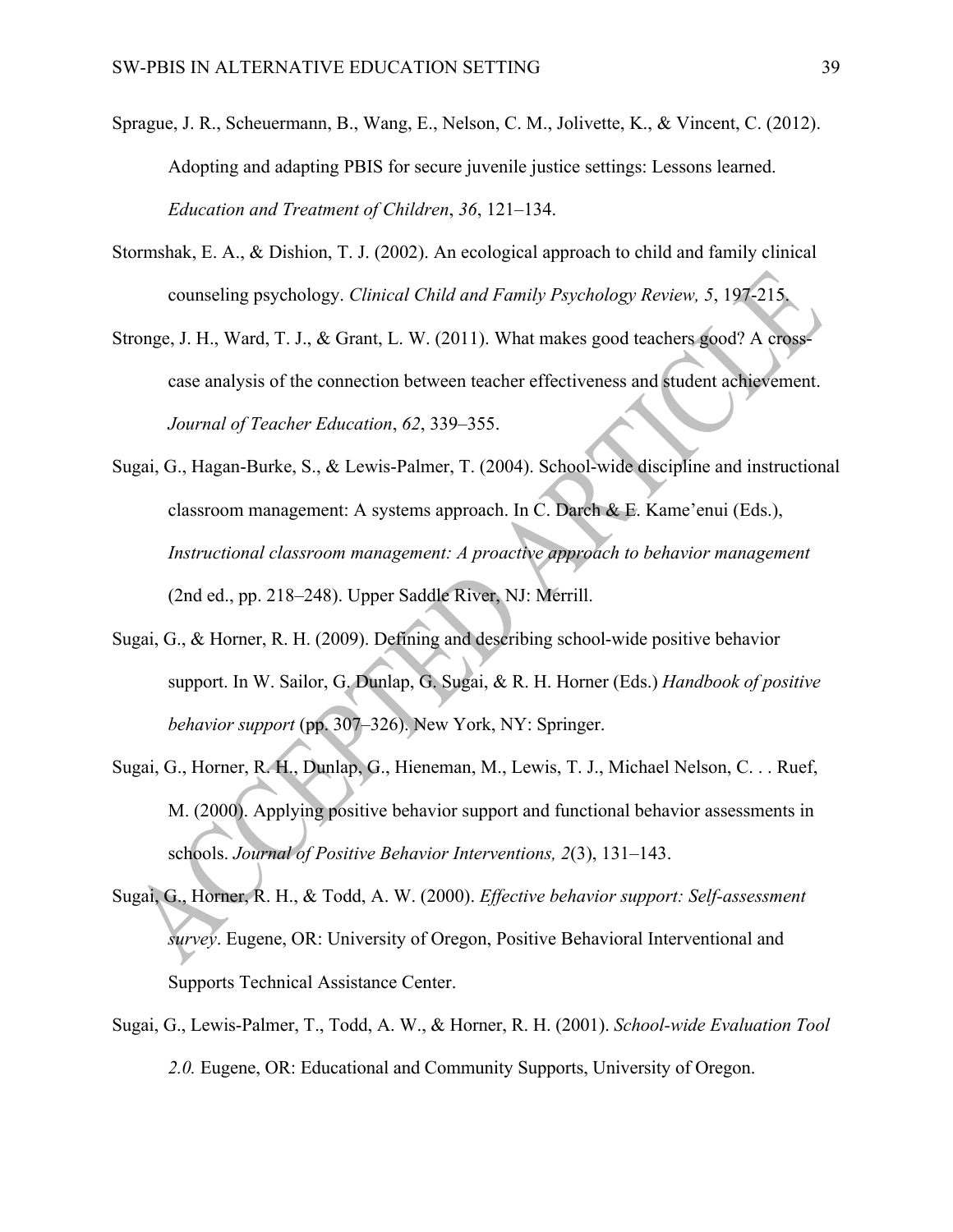- Swoszowski, N. C., Evanovich, L. L., Ennis, R. P., & Jolivette, K. (2017). Evaluating implementations of check in/check out in alternative education settings: Stakeholder perspectives. *Residential Treatment for Children & Youth*, *34,* 107–121.
- Swoszowski, N. C., McDaniel, S. C., Jolivette, K., & Melius, P. (2012). The effects of Tier II check-in/check-out including adaptation for non-responders on the off-task behavior of elementary students in a residential treatment facility. *Education and Treatment of Children*, *36*, 63–80.
- Theron, L., Liebenberg, L., & Malindi, M. (2013). When schooling experiences are respectful of children's rights: A pathway to resilience. *School Psychology International*, *35,* 253–265.
- Unger, M. (2011). The social ecology of resilience: Addressing contextual and cultural ambiguity of a nascent construct. *American Journal of Orthopsychiatry*, *81,* 1–17.
- Wilkerson, K., Afacan, K., Perzigian, A., Justin, W., & Lequia, J. (2016). Behavior-focused alternative schools: Impact on student outcomes. *Behavioral Disorders*, *41*, 81–94. doi:10.17988/0198-7429-41.2.81